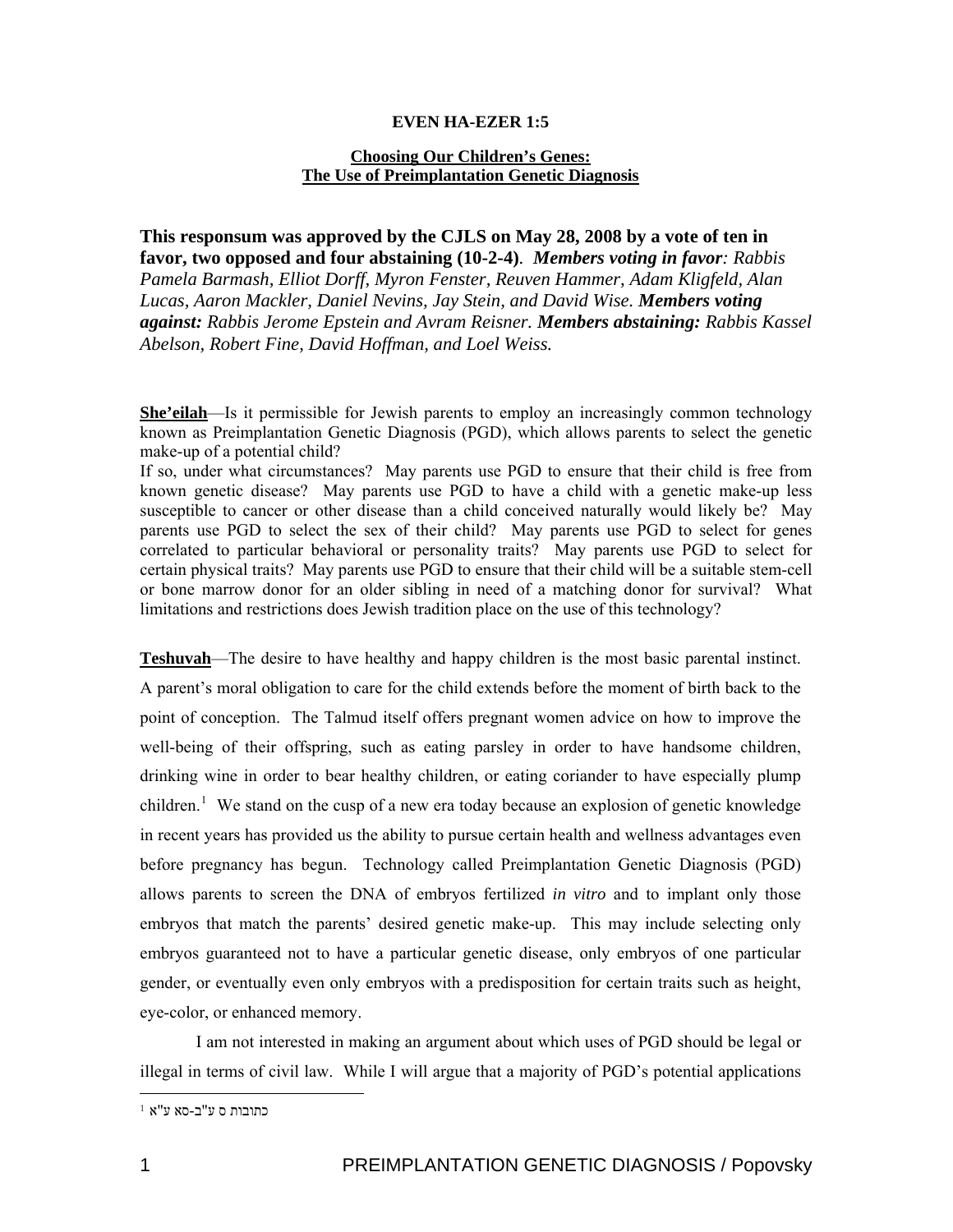stand opposed to core Jewish values, I fear that the interference of civil authorities in the health and reproductive decisions of individuals might lead to far greater harms than the misuse of PGD technology ever could. Disagreeing with someone's choice does not constitute sufficient reason to legally prohibit the individual's making that choice. The case against PGD in society should be made by persuasion, not legislation.

## **The Technology**

PGD is only possible when a woman is undergoing *in vitro* fertilization (IVF) treatment. While generally considered safe, IVF carries with it a much greater risk to the mother's health than natural conception, including a significantly increased chance of life-threatening ectopitc pregnancy or adnexal torsion.<sup>[2](#page-1-0),3,[4](#page-1-2)</sup> Some studies have also suggested an increased risk of ovarian cancer for women who undergo IVF treatment, especially if they do not achieve pregnancy.<sup>[5](#page-1-3)</sup>

As part of IVF, between 5 and 20 ova are harvested from the mother during a laproscopy procedure. Those eggs are then fertilized in a laboratory by sperm collected from the father or donor. The resultant embryos are allowed to grow for about 3 days. Typically, 5- 10 embryos survive and are available for implantation into the woman. The eggs that are not fertilized or do not develop into growing embryos disintegrate in the laboratory. In America, 2- 4 healthy embryos are usually implanted during one round of IVF and the others are frozen for use in future rounds should the first effort fail. About 30% of IVF cycles lead to pregnancy and about 83% of those pregnancies end in a live birth. The American Society for Reproductive Medicine estimated the average cost of IVF at \$12,400 per cycle, over \$36,000 per live birth in  $2006.<sup>6</sup>$  $2006.<sup>6</sup>$  $2006.<sup>6</sup>$ 

Before 1990, the choice of which embryos to implant in the woman during any given round of IVF was mostly random, determined only by rough measures of which embryos were more robust and thus more likely to implant successfully. In most cases today, the choice still is random. However, during the 1990's, several techniques were developed that allowed scientists

<span id="page-1-0"></span><sup>&</sup>lt;sup>2</sup> Heather Clayton, Laura Schieve, Herbet Peterson, *et al.*, "Ectopic Pregnancy Risk With Assisted Reproductive Technology Procedures," Obstetrics & Gynecology 107:3 (March, 2006): 595-604.

<span id="page-1-1"></span><sup>&</sup>lt;sup>3</sup> Evangelos [Papanikolaou,](http://www.ncbi.nlm.nih.gov/entrez/query.fcgi?db=pubmed&cmd=Search&itool=pubmed_Abstract&term=%22Papanikolaou+EG%22%5BAuthor%5D) Christina [Pozzobon](http://www.ncbi.nlm.nih.gov/entrez/query.fcgi?db=pubmed&cmd=Search&itool=pubmed_Abstract&term=%22Pozzobon+C%22%5BAuthor%5D), Efstratios [Kolibianakis,](http://www.ncbi.nlm.nih.gov/entrez/query.fcgi?db=pubmed&cmd=Search&itool=pubmed_Abstract&term=%22Kolibianakis+EM%22%5BAuthor%5D) et. al., "Incidence and Prediction of Ovarian Hyperstimulation Syndrome in Women Undergoing Gonadotropin-releasing Hormone Antagonist in

<span id="page-1-2"></span>vitro fertilization Cycles," *Fertility and Sterility* [85](http://www.ncbi.nlm.nih.gov/entrez/query.fcgi?db=pubmed&cmd=Search&itool=pubmed_Abstract&term=%22Clasen+K%22%5BAuthor%5D):1 (January, 2006): 112-20.<br><sup>4</sup> H. [Gorkemli](http://www.ncbi.nlm.nih.gov/entrez/query.fcgi?db=pubmed&cmd=Search&itool=pubmed_Abstract&term=%22Gorkemli+H%22%5BAuthor%5D), Matthieu [Camus](http://www.ncbi.nlm.nih.gov/entrez/query.fcgi?db=pubmed&cmd=Search&itool=pubmed_Abstract&term=%22Camus+M%22%5BAuthor%5D), Koen [Clasen,](http://www.ncbi.nlm.nih.gov/entrez/query.fcgi?db=pubmed&cmd=Search&itool=pubmed_Abstract&term=%22Clasen+K%22%5BAuthor%5D) Adnexal Torsion After Gonadotrophin Ovulation Induction for<br>IVF or ICSI and Its Conservativ

<span id="page-1-3"></span><sup>&</sup>lt;sup>5</sup> Louise Brinton, Emmet Lamb, Kamran Moghissi, et al., Ovarian Cancer Risk After the Use of Ovulation-Stimulating Drugs. *Obstetrics & Gynecology* 103:6 (June, 2004):1194-1203.<br><sup>6</sup> American Society for Reproductive Medicine website: http://www.asrm.org.

<span id="page-1-4"></span>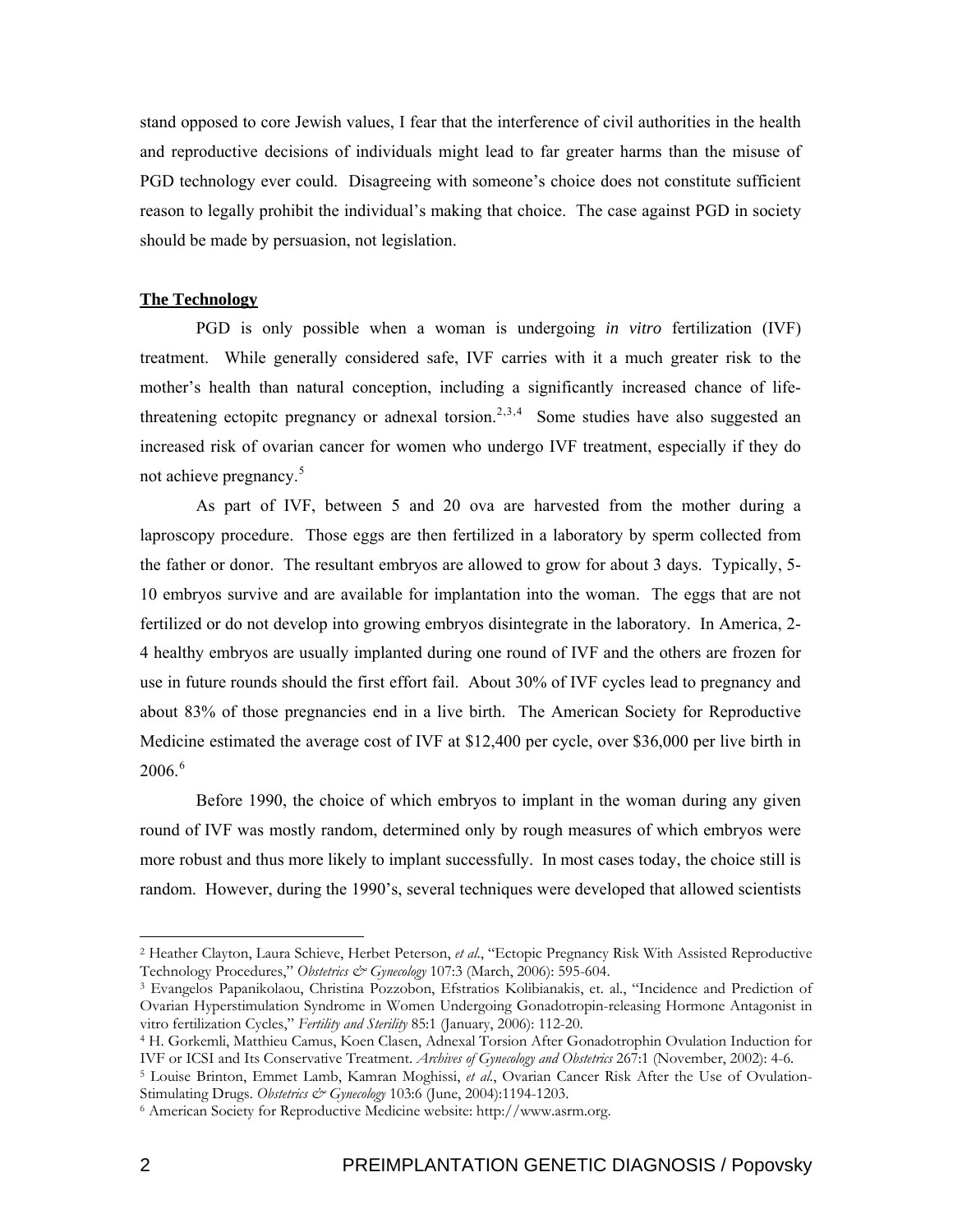to remove one cell from a three-day-old embryo in order to screen its genetic makeup. There is no evidence that the removal of this one cell for screening impedes its development; however, some recent data suggests that cell removal may affect the embryo's chances for successful implantation, at least in older women.<sup>[7](#page-2-0)</sup> The rate of damage to the embryo during the process of removing the cell currently stands at  $0.9\%$ .<sup>[8](#page-2-1)</sup> This technology, PGD, allows a couple to decide which fertilized embryos to implant for pregnancy based on the genetic information found.<sup>[9](#page-2-2)</sup> At present, a couple can screen the embryos for a number of single-gene diseases and implant only those free from the diseases tested. A couple can determine the sex of their embryos and elect to implant only those that are either male or female. Soon, testing may be possible to select embryos at a lesser risk for particular cancers, diabetes, or cardio-vascular disease. Selection for non-disease genes may also be possible in the future allowing parents to implant embryos more likely to be taller, have a certain skin tone, a particular hair color, or a greater chance of one sexual orientation than another. PGD can cost an additional \$10,000-\$18,000 per IVF cycle. It is almost 100% accurate for sex selection and approximately 90% accurate for determining the presence or absence of a particular gene.<sup>[10](#page-2-3)</sup> PGD is not currently the standard of care for typical IVF procedures, but it is used when the parents' genetic history puts the child at increased risk of a genetic disease or to screen out embryos with chromosomal abnormalities in older women when IVF has failed repeatedly in the past.

While some of the halakhic issues overlap, it is important to distinguish PGD from prenatal diagnostic testing (PND) and genetic engineering. PND describes the technologies available to test a live fetus for a range of genetic markers. Because it happens after pregnancy has begun, should disconcerting genetic information come to light, the parents' only options are to proceed with the pregnancy or to abort the fetus. The core ethical question PND raises is: what genetic information warrants such concern that it becomes preferable to terminate the pregnancy than carry the fetus to term? PGD, alternatively, is a test done in the laboratory prior to implanting the embryo into the uterus. The question PGD raises is not "should we abort this

<span id="page-2-0"></span><sup>&</sup>lt;sup>7</sup> Sebastiaan Mastenbroek, Moniek Twisk, Jannie van Echten-Arends, et al., "In Vitro Fertilization with<br>Preimplantation Genetic Screening," New England Journal of Medicine 357:1 (July 5, 2007):9-17.

<span id="page-2-1"></span><sup>&</sup>lt;sup>8</sup> Laura Shahine, Aaron Caughey, "Preimplantation Genetic Diagnosis: The Earliest Form of Prenatal Diagnosis," *Gynecologic and Obstetric Investigation* 60:1 (July, 2005): 39-46.<br><sup>9</sup> A full scan of the embryo's genome is not possible now and is unlikely to be in the near future. At present,

<span id="page-2-2"></span>physicians regularly look at 4-6 specific genes per instance. Technology is currently under development that would permit the scanning of 200-300 genes per instance. A regularly updated list of genetic conditions possible to select for or against can be found at http://www.reproductivegenetics.com/single gene.html

<span id="page-2-3"></span><sup>&</sup>lt;sup>10</sup> Anver Kuliev, Yury Verlinsky, "Preimplantation Genetic Diagnosis: Technological Advances to Improve Accuracy and Range of Applications," *Reproductive Biomedicine Online* 16:4 (Apr. 2008): 532-538.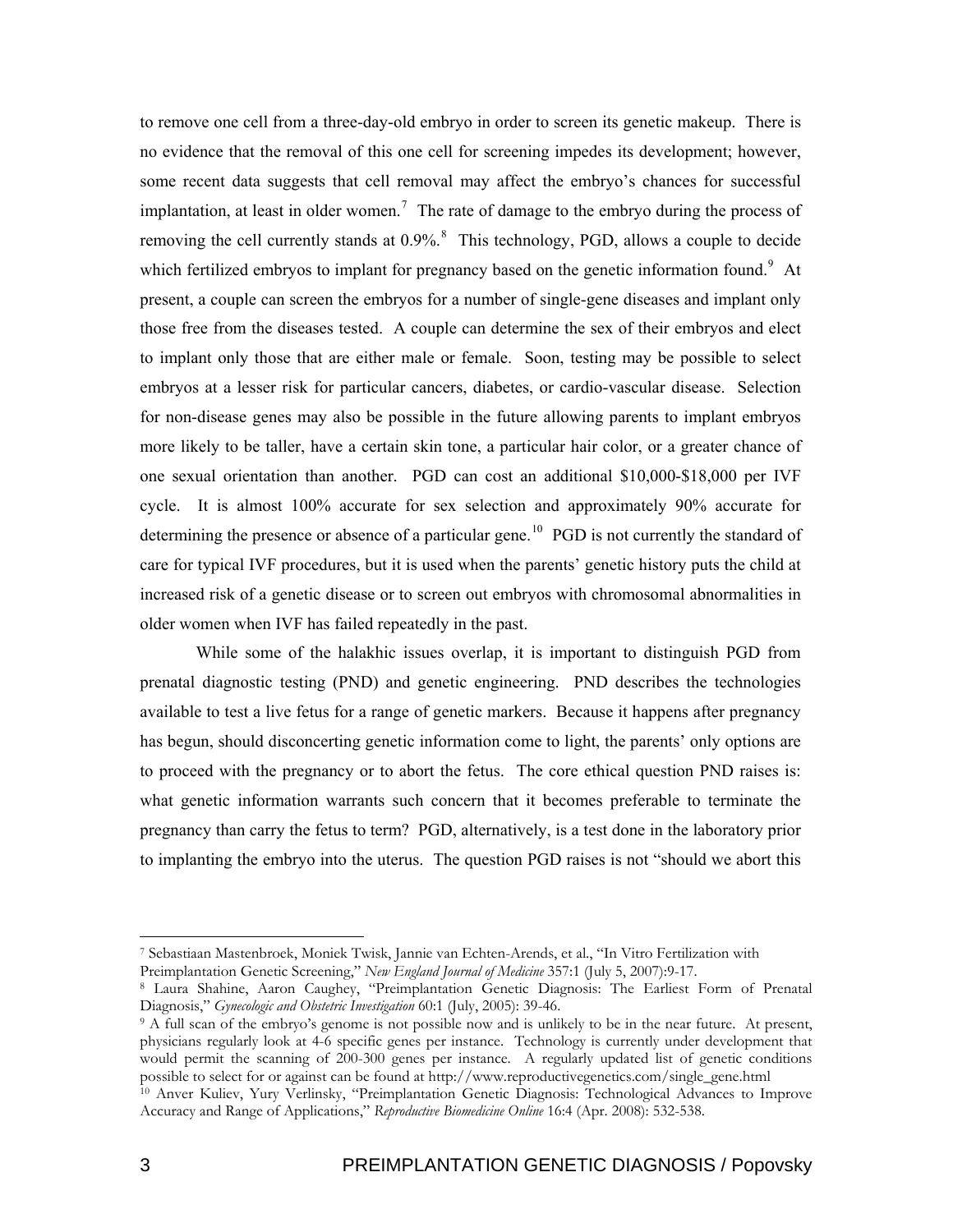fetus that has already begun developing?" but rather "which of these several embryos should we implant in the hopes that it will become a developing fetus?"

 PGD differs from genetic engineering because it does not involve the manipulation of any genetic material. When I write that PGD may one day allow parents to "select for height," I mean simply that, of the embryos fertilized in the laboratory, scientists may be able to determine which has a genetic makeup with the greatest likelihood of being taller than the others. PGD cannot help two short people have a child any taller than they would have been able to create naturally. Genetic engineering to repair mutations, fix disease genes, and even insert synthetic genes is in development and carries its own distinct set of halakhic concerns. However, PGD does not involve changing an embryo's DNA; it is simply a process to scan the genetic material of an embryo *in vitro* before it is implanted and allowed to develop into a fetus *in utero*.

## **Underlying Values**

 We often assume that technology is value-neutral and, depending on how human beings employ it, that technology may serve either good or evil purposes. However, the technology a society creates reflects the values of that society. The scientists who have made PGD possible devoted their attention to this work because they believed that many people might benefit from, or at least pay for, their results. They did so at the expense of other research, such as finding treatments for the diseases the PGD can select against. The technology we create, in turn, reinforces the values that it reflects, entrenching those values deeper into our society. For this reason, prior to my halakhic analysis, I will explore the different values that underlie PGD technology and assess whether those values are consistent with the core teachings of Jewish tradition.

### *Beneficence*

 Parents employing PGD, no doubt, want to provide their children with the best possible chance at a healthy and happy life. The Torah commands "Do not stand idly by the blood of your neighbor," "Love your neighbor as yourself," and "You shall restore the lost property to him."<sup>[11](#page-3-0)</sup> In different contexts, each of these verses has been understood as the biblical basis for a mandate compelling individual Jews to actively work towards the health and well-being of others. Any Jew who has the ability to help someone avoid illness and fails to do so stands in violation of this precept. Parents who do not aggressively ensure the health of their children are

<span id="page-3-0"></span><sup>11</sup> Leviticus 19:16, Leviticus 19:18 and Deuteronomy 22:2.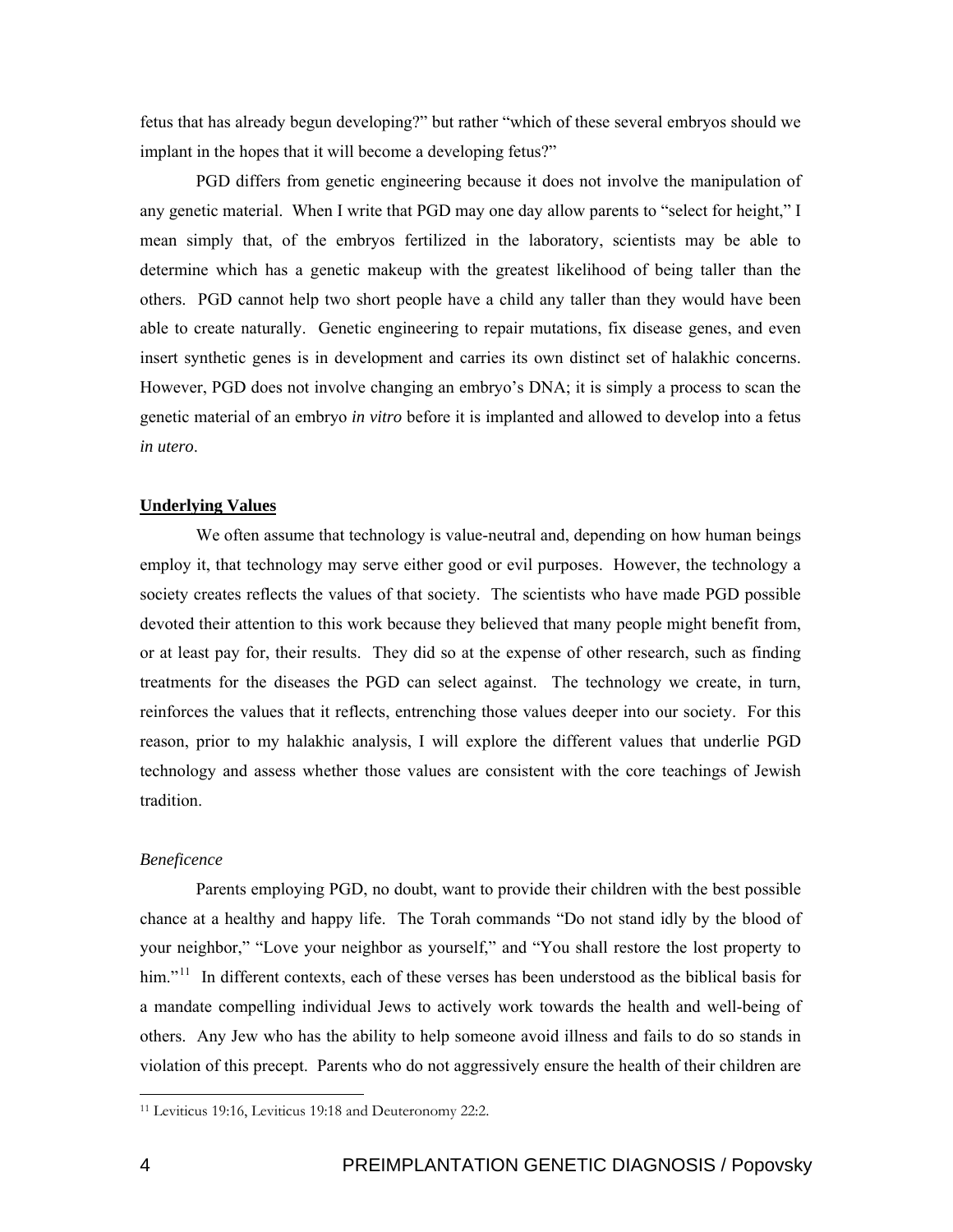especially culpable. There is no question that from the moment of birth onward, any medical intervention which might prevent or delay disease is morally obligatory unless that intervention itself could cause harm. A parent who failed to provide basic antibiotics, for example, to a child with cystic fibrosis would rightly be viewed as negligent. At first glance, the principle of beneficence here suggests that a parent should (or, at least, may) use PGD technology to have a child free from genetic disease.

However, the beneficence claim with respect to PGD differs significantly from the incontrovertible moral obligation of a parent to seek medical care to treat a child's illness. With basic medical intervention, the care provider is attempting to improve the health of the recipient. That is, a child with cystic fibrosis is likely to live longer and with less suffering while taking antibiotics than without taking them. Even when using PGD to avoid disease, one is not *improving* the child's health. Rather, one is consigning the embryo with the disease gene to disintegrate in a laboratory and selecting an entirely different embryo for implantation in the mother's uterus with the hope of future life. The embryo with the gene for cystic fibrosis is not made any healthier; it is simply never provided the opportunity to grow into life. PGD does not heal; it helps us decide which potential life will begin and which will not. Arguing strongly that we have an obligation to heal the sick does not necessarily imply that we have an obligation (or even permission) to actively intervene with the intention of preventing sick people from coming into existence.

### *Reproductive Freedom*

 A second value related to PGD is reproductive freedom. Secular ethicists who defend the expanded use of PGD consistently affirm the basic right of individuals to have full autonomy in making decisions about if, when, and how to reproduce. This principle acknowledges that individuals are in the best position to make appropriate reproductive choices for themselves and that outside interference from courts and legislatures could cause more overall harm than the problematic reproductive choices that some individuals will make.

In the current political climate, it is impossible to hear a term such as "reproductive freedom" without conjuring the contemporary debate surrounding abortion; such associations unfortunately cause some to conflate the issues raised by PGD with abortion, leading to a distorted view of the key concerns. It is also important to remember that the past century has witnessed some of the most egregious violations of individual reproductive freedom in history including Nazi-era eugenics programs, forced conception through rape as a means of ethnic cleansing by Serbians, and the involuntary sterilization efforts that persisted in America through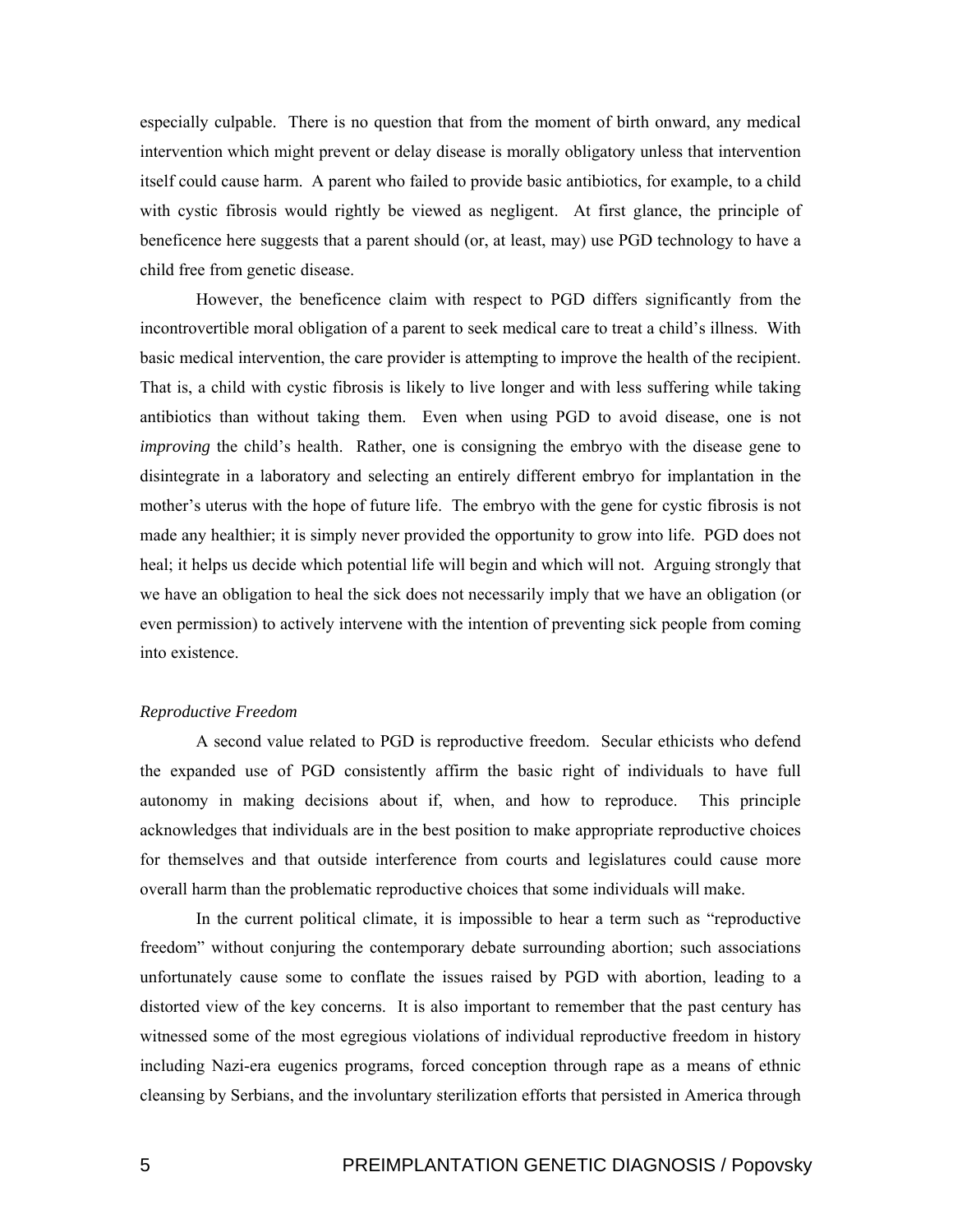the  $1970$ 's.<sup>[12](#page-5-0)</sup> These lessons from our recent past remind us that any future effort to abridge reproductive freedom must proceed with extreme caution.

 Jewish tradition, however, has always placed some limits on an individual's reproductive freedom. While a couple may have some latitude to control when exactly they have children, the biblical command to "be fruitful and multiply," as traditionally interpreted, demands that Jews must attempt to have children in all but the most rare of circumstances. Once a pregnancy has begun, the threshold to terminate that pregnancy under Jewish law is relatively high.<sup>[13](#page-5-1)</sup> In short, the process of reproduction in Judaism is seen as a three-way partnership between mother, father and God. The individual's own wishes about how and when to reproduce are important but not always paramount. With respect to PGD, this suggests that a parent's desire to have a child of a certain genetic makeup may be restricted if fulfilling that wish interferes with other core Jewish values.

## *Coping with Uncertainty*

 The random process by which genes are passed on to the next generation through reproduction is a necessary precondition for human evolution and our ability to adapt to new environments. That genetic lottery, however, also introduces an immense element of uncertainty into the one aspect of life that we most want to control—the fate, happiness, health and well-being of our children. Much of the appeal that genetic innovation holds for lay observers is the hope that we may be able to control that which has always felt uncontrollable that we may reduce our vulnerability to chance and uncertainty. We fantasize about living in a world that is less chaotic. Acknowledging the true degree to which we are vulnerable to chance and uncertainty is one of greatest challenges that Judaism demands we face.

 On the one hand, Jewish tradition has always encouraged us to explore science and technology in order to provide people with every possibility for a full and healthy life. On the other hand, Jewish tradition warns us consistently against fooling ourselves into believing that we have more control over the vast domain of God's creation than we really do. The thrust of dozens of rabbinic narratives and teachings can be summarized in the simple Yiddish saying: *der mensch trakht un Gott lahkht*—man plans and God laughs.

<span id="page-5-0"></span><sup>12</sup> Philip Reilly, *The Surgical Solution: A History of Involuntary Sterilization in the United States* (Baltimore: Johns Hopkins University Press, 1991).

<span id="page-5-1"></span><sup>&</sup>lt;sup>13</sup> For a more nuanced discussion of the situations when abortion is permitted in Jewish law, see Elliot Dorff, *Matters of Life and Death* (Philadelphia: The Jewish Publication Society, 1998), pp. 128-133; Avraham Steinberg, *Encyclopedia of Jewish Medical Ethics*, Vol. 1, trans. Fred Rosner (New York: Feldheim Publishers, 1998), pp. 1-29; Daniel Schiff, *Abortion in Judaism* (Cambridge: Cambridge University Press, 2002).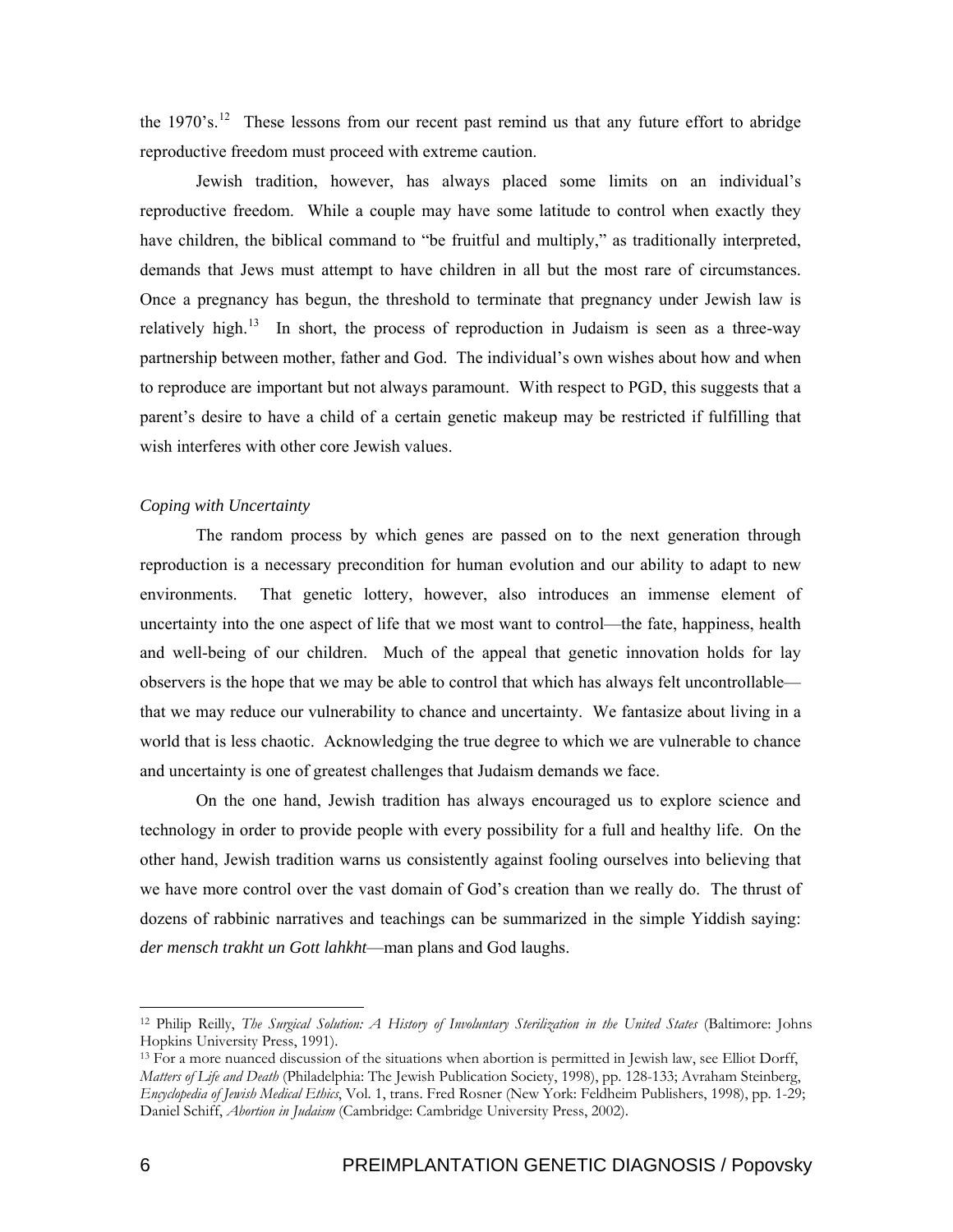While scientists are constantly finding more and more links between one's genetic makeup and disease, behavioral tendencies and personality traits, scientists are, at a similarly rapid pace, learning more about how a specific genotype does not guarantee a specific phenotype. In lay terms, the presence or absence of any one characteristic is not determined by genetic makeup alone. The muscle cells, the nerve cells and the blood cells in one's body all have the same DNA. The reason these cells are so different from each other is because, in each, different genes are "switched on" or "switched off." This process, sometimes, allows the same gene to express itself in one way for some people and in another way for other people. Environmental stimuli as well as biological factors such as a gene's particular location on a chromosome or the complicated interaction between the proteins created by unrelated genes all play a role in determining how a single gene will express itself in a particular organism. Our understanding of this process at present is extremely limited. We are attracted to the simplicity and certainty of imagining that the presence of a specific gene will generate a particular trait. This fantasy of genetic determinism may lead people to be positively inclined towards the expanded use of PGD. We must be careful to avoid the hubris of fooling ourselves into believing that a few blunt interventions with human hands can realistically lead to genuine improvements in divine creation.

 The rabbis of the Talmud imagine a conversation between the biblical king Hezekiah and his court prophet, Isaiah. When this conversation takes place, Hezekiah is still childless. Isaiah rebukes him for refraining from his obligation to "be fruitful and multiply." Hezekiah responds that he has elected not to have children because he has received a divine prophecy that his future sons will turn evil and bring great suffering upon the Jewish people. Isaiah retorts with the simple yet profound question, לך למה דרחמנא כבשי בהדי—Why do you concern yourself with the hidden things of the Merciful One?<sup>[14](#page-6-0)</sup> In its context, Isaiah seems to be suggesting that no matter how certain we are of our knowledge or how accurate we imagine our predictive powers to be, as mortals, we have access to only the most limited understanding of how the universe works. Attempting to "improve" divine creation by substituting our judgment for God's is destined to be a fruitless effort. Isaiah's admonition comes in the context of Hezekiah making predictions based on a phenomenon as authoritative as הקודש רוח—divine prophecy; yet it still is not appropriate behavior. Our ability to predict outcomes from knowledge of a few genetic markers is geometrically less reliable.

 PGD may appeal to some because it appears to offer a "quick-fix" solution. Instead of directing our energy towards the difficult task of acknowledging and learning to cope with the

<span id="page-6-0"></span><sup>14</sup> ברכות י $^{\rm 14}$  ע"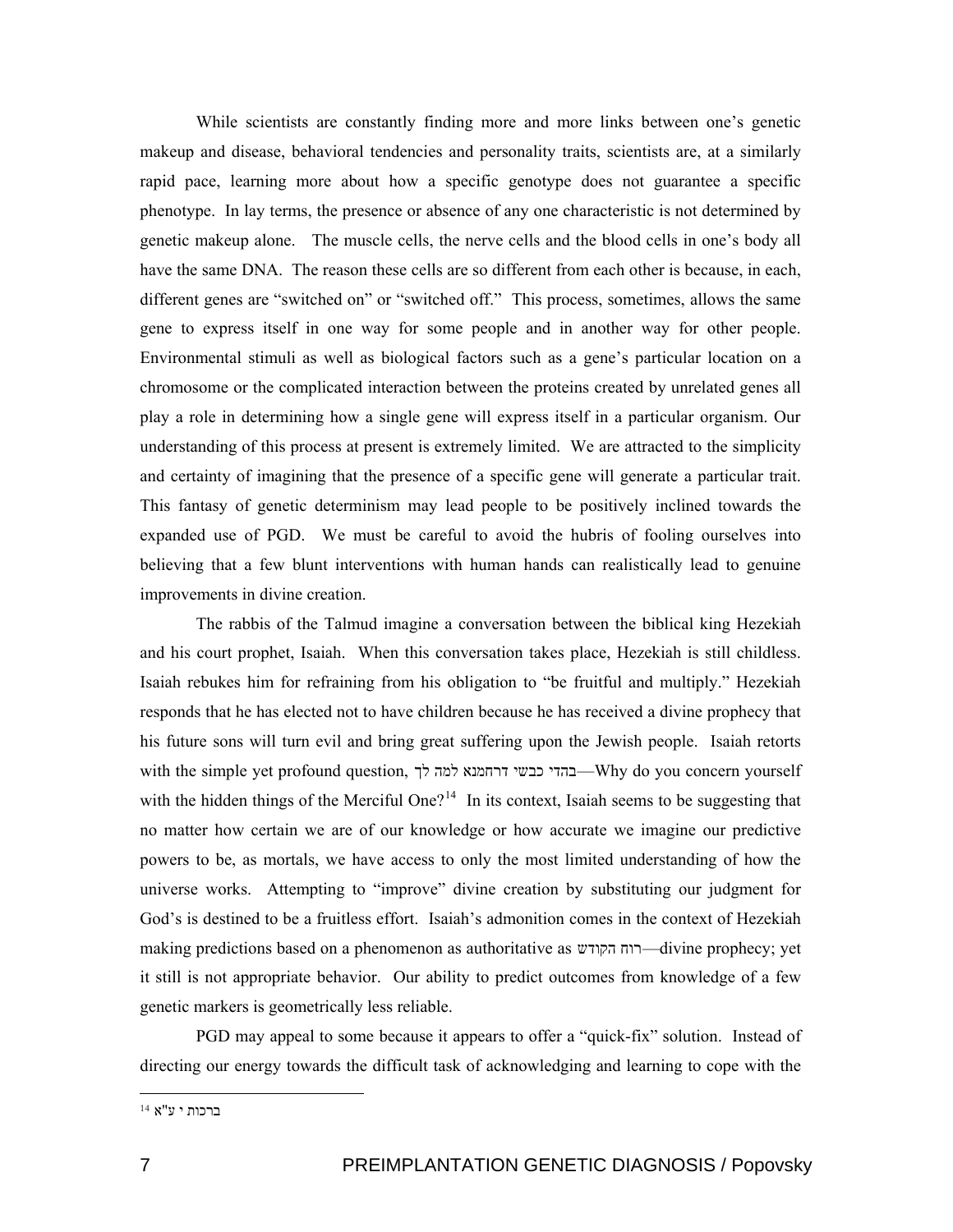uncertainty of the cosmos, we can use technology to control that uncertainty. While Jewish tradition has always encouraged the pursuit of science for the betterment of humankind, it has also consistently cautioned us against overestimating our capacity to predict and determine future outcomes. It is a core Jewish insight that one's talents and strengths do not come about solely through his or her own doing but rather they represent the product of a covenantal relationship with the divine. By treating potential life as raw material, available to satisfy our needs and desires, we risk turning the sacred into a commodity. We must remain vigilant not to lose the humility to acknowledge that God's creation is not open to whatever purposes we contrive.

#### *Coping with Difference and Disability*

Another motivating force behind the use of PGD may be our fear of those who are different or disabled. What parent would choose a short, pudgy and knotty-haired child when given the option to have a tall child with a nose just the right size? A parent using PGD wants what is best for the child. Often, what seems best is what seems normative. We prefer a child who is not too ugly, not too short, and not too lazy. Our instinctive emotional reaction to disability is even stronger. Imagine, upon the birth of your child, what it might feel like for a doctor to say, "Eight fingers. Eight toes." Even though we know many deaf people have fulfilling and rewarding lives, most hearing parents would likely do anything possible to prevent deafness in their children.

 When the genetic lottery provides us with a child who has certain traits outside of the normal range, our tradition demands that we look past the sum total of constituent parts and learn to love the child because he or she is created in God's image. Upon seeing someone who is different, traditional Jews bless God as הבריות "the one who makes creatures" different." The difficult yet rewarding process of learning to accept these differences elicits the awesome power to care for and connect with others. Developing ways to help people who are made vulnerable because of their differences constitutes one of the greatest moral and spiritual achievements a human being can reach in life. Using technology to "enhance" away these differences may reduce our capacity to regard human beings as more than a simple collection of traits and behaviors—as beings created in the divine image.

 As Jews, we suffered under a Nazi regime that could not tolerate difference. The Nazi eugenics program represented a coercive effort to eliminate certain undesirable differences and disabilities from society. The moral logic behind that program set the philosophical foundation for the Final Solution. Among all peoples, our recent history should make us especially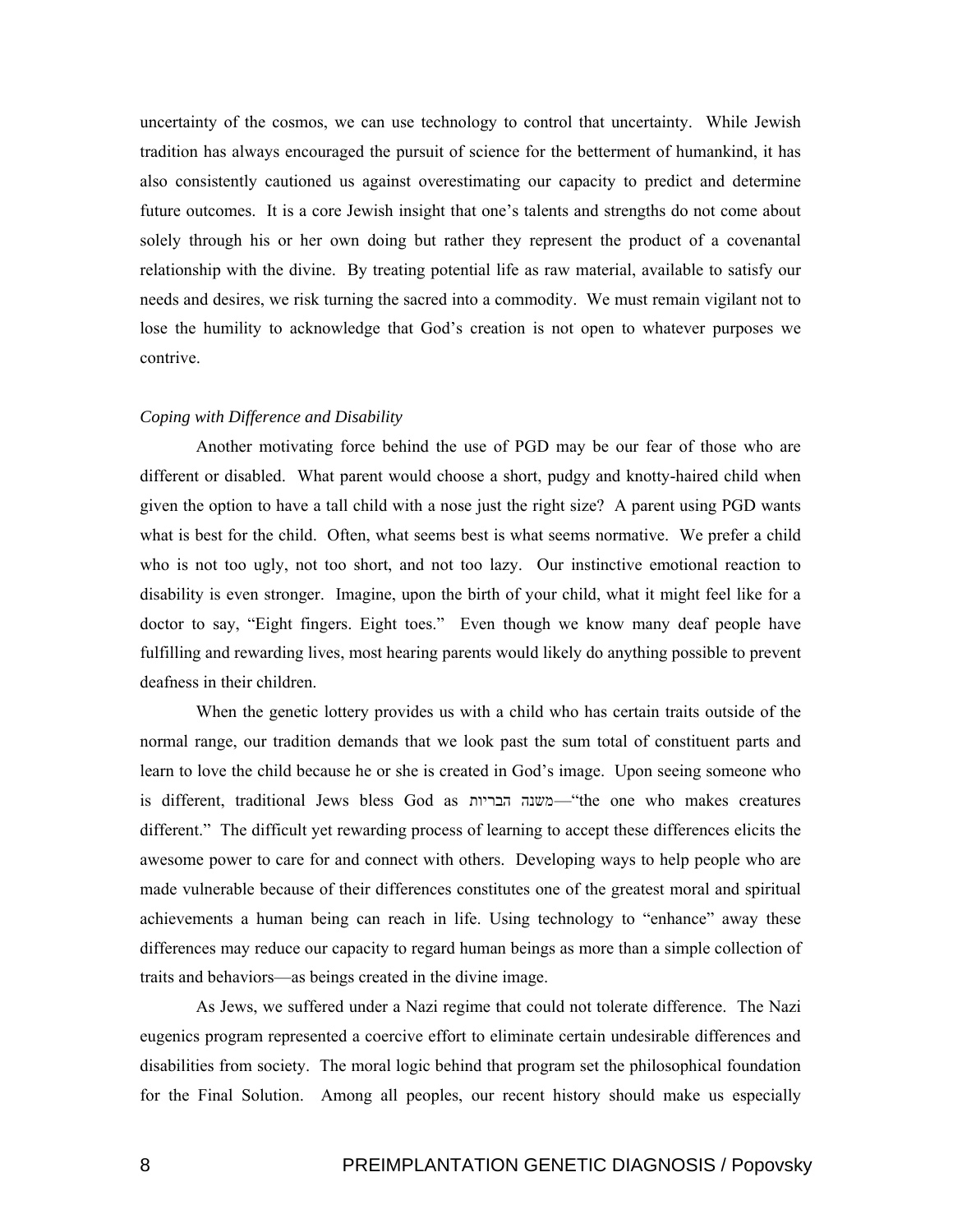sensitive to any technology that might collude with human beings' tendency to fear and hate difference.

### **Consequences of PGD Technology**

 Because PGD is so new, we have at present little empirical data to judge its effect either on the children selected or on the broader society. Any discussion of the technology's possible consequences will remain purely speculative. Those inclined in favor of its expanded use will likely emphasize its beneficial effects; those inclined against will, of course, call attention to the possible harms. Neither claim will be possible to verify. However, the more widespread a technology's presence in our society, the more we tend to focus on its benefits and downplay its negative consequences. Were pesticides not yet in use or were our society not developed around the burning of fossil fuels, the harms that we now understand these technologies pose would likely warrant our severely restricting their use. However, since a more full understanding of their dangers has come to light only after we have grown accustomed to them, rational regulation of these technologies is difficult. For this reason, it is essential to imagine what consequences might follow from the use of PGD before it becomes so widespread that we forfeit our ability to reduce the possible harms, all the while acknowledging that such an effort remains entirely speculative.

### *The Child*

 Proponents of the technology argue that the child born following PGD has a higher probability of a better quality of life. The Australian ethicist Julian Savulescu even goes so far as to claim that it is "morally required" for parents to use safe technology in order to select against both disease and non-disease genes that would have a significant impact on a child's well-being.<sup>[15](#page-8-0)</sup> Even though the information available to us may be limited and imperfect, it is irrational, Savulescu argues, not to use every means possible to have a child with the greatest chance of the best life.

 The extremely limited usefulness of the genetic information we have to tell us about the future life of the child, alone, should be enough to counter this argument. In the process of selecting against a gene loosely related to an undesirable behavioral trait, we might unwittingly implant an embryo with a gene that greatly increases the child's future risk of cancer, cardiovascular disease or an even more serious condition. However, the more concerning aspect of

<span id="page-8-0"></span><sup>15</sup> Julian Savulescu, "Procreative Beneficence: Why We Should Select the Best Children," *Bioethics* 19:1 (Oct. 2001): 12-28.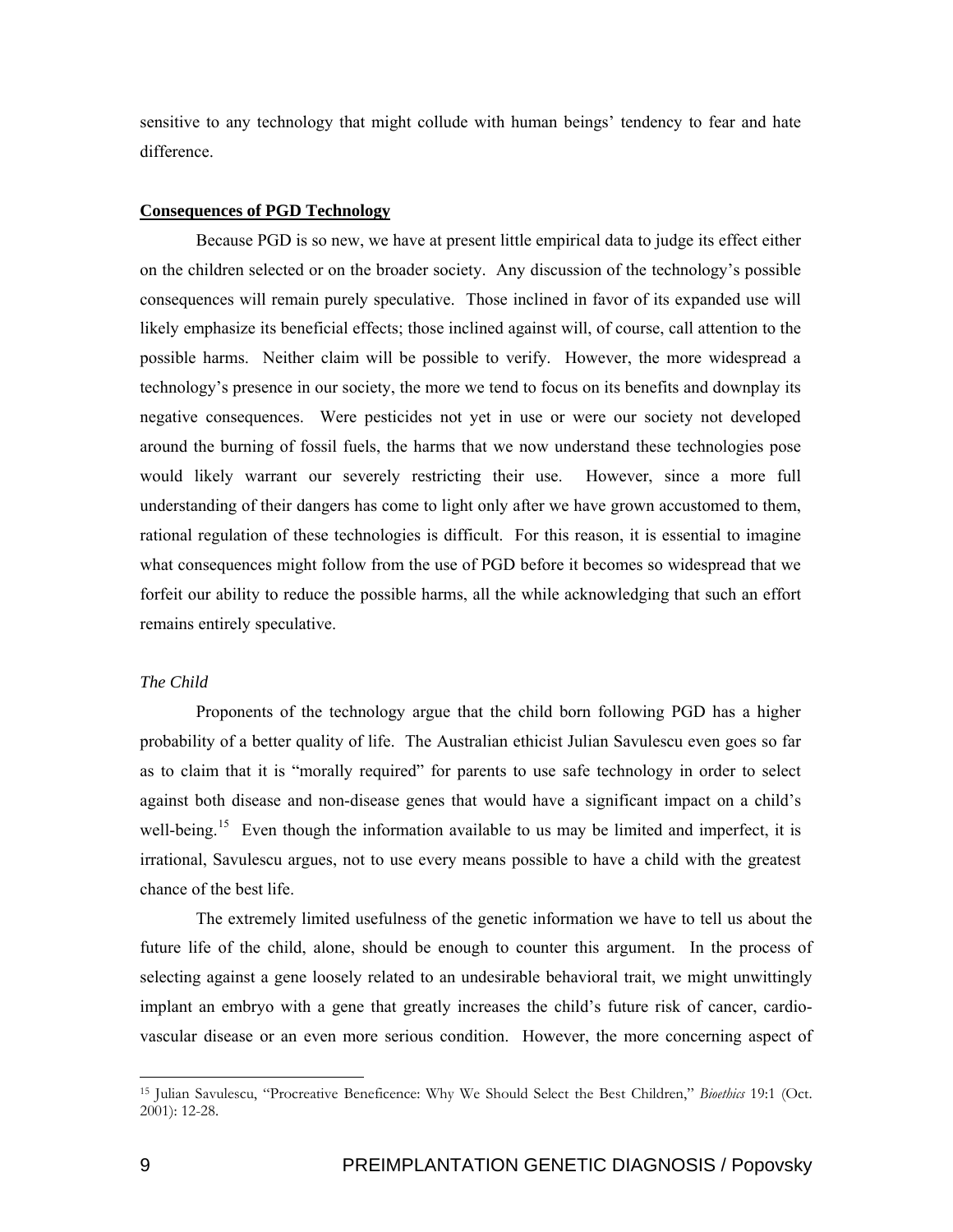Savulescu's argument is that it relies on a speculative quality of life assessment. That is, with limited information, one needs to guess in advance which embryo might produce a child with the best possible quality of life. Jewish tradition strongly warns us to avoid making decisions based on what an outside observer perceives to be the relative quality of another person's life. In the context of comparing the relative worth of different people's lives, the Talmud challenges,

מאי חזית דדמא דידך סומק טפי? דילמא דמא דההוא גברא סומק טפי!

 "Do you think that your blood is redder than his? Perhaps his is redder than yours!"[16](#page-9-0) This rabbinic teaching reminds us that simple gauges such as age, physical health, apparent happiness, and worldly success tell us nothing about a person's spirit or being. In the end, because we cannot determine which life is of more value than another, the only possible consequence is that we must treat all lives as having equal merit. Applying this principle to the use of PGD, selecting for or against a handful of particular attributes fails to improve the quality of life for the child selected. All one does in selecting is to exhibit the false hubris of imagining that we can predict the value of a life from a smattering of partially understood genetic indicators.

 At most, I have so far argued that there is little or no benefit to the child selected from using PGD. It is equally important, however, to question if the child born might actually face harm because of the selection. One possible harm to the child is that by selecting for or against certain genes, parents reduce the level of autonomy that the child can later express. Overbearing parents could make decisions using PGD which would point the child towards a particular future, as a musician or an athlete for example, and thus greatly limit the child's freedom to determine his or her own destiny.

 The counter-argument responds that parents make thousands of choices that play a role in determining their children's future. It is likely that the choice to send a child to a school with a reputable music program and a minimal athletics department will influence the child's future far more significantly than selecting for a particular gene with a slightly increased correlation to musical ability. If our goal is to prevent overbearing parents from harmfully imposing their own desires on their children, prohibiting genetic selection through PGD will prove extremely ineffective.

 Nevertheless, PGD might signal to the child born that the traits selected are so important to the parents that he or she is worthy of the parents' love only to the degree that those traits are present. The child might come to perceive him-or-herself as a collection of component parts that are the property of the parents. If one of these "parts" does not meet the

<span id="page-9-0"></span> $^{16}$  פסחים כה ע"ב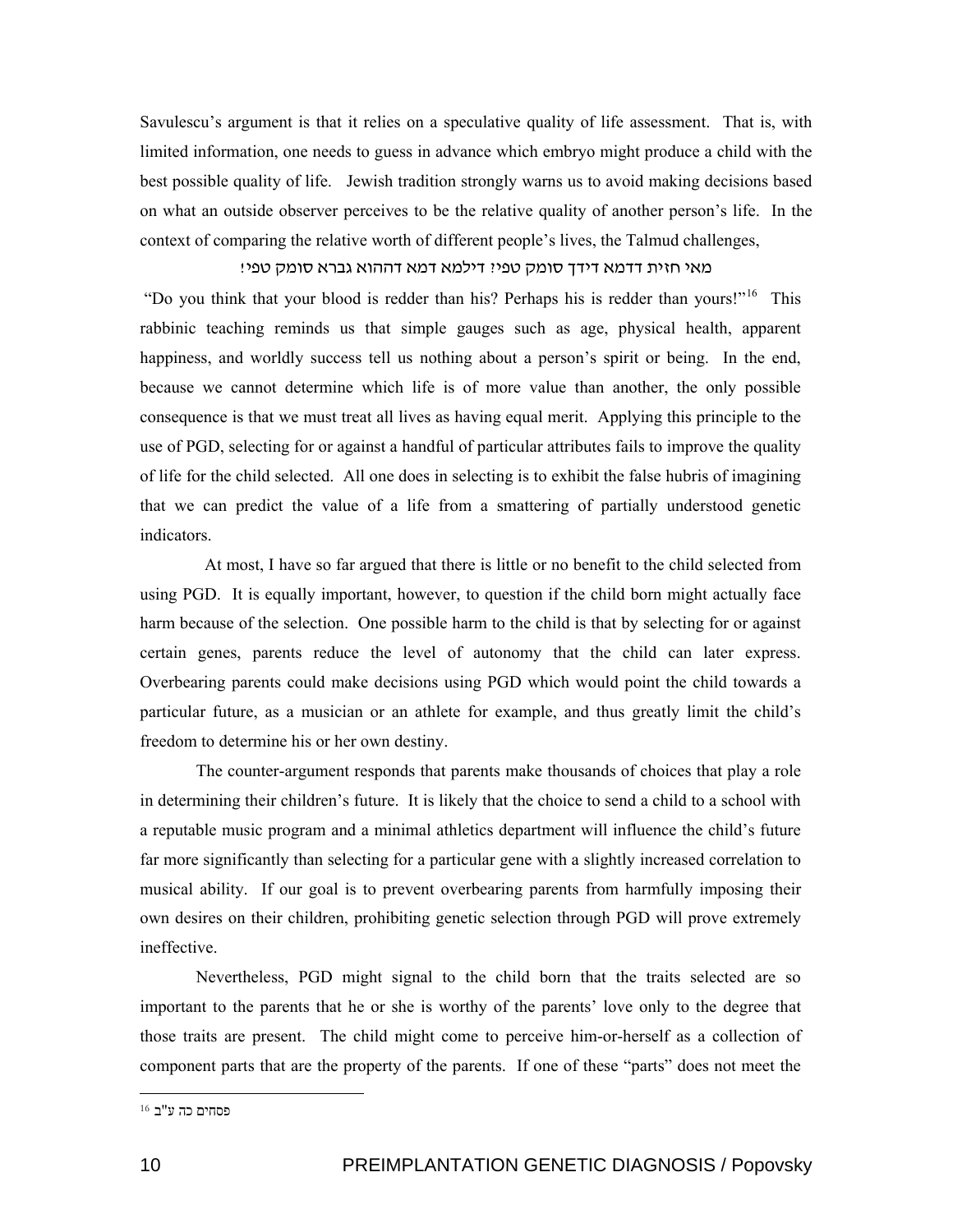parents' wishes, the child might be rejected. We run the risk of the child feeling like a commodity—worthy of love only insofar as he or she manifests the traits that the parents desire.

Of course, this possible undesirable outcome is purely speculative. Some parents may have a strong wish for musical children but love their non-musical child just as much. The parents' process of overcoming the disconnect between their wish prior to conception and the ultimate reality may even strengthen their eventual bond with their child. Effective counseling of parents using PGD may work to limit the potential harms even further. While the reality of harmful psychological consequences to the child is not certain, the mere possibility of such harm obligates us to approach PGD with extreme caution. In the absence of empirical data at present, we cannot say that one outcome is any more likely than another; however, it is my judgment that the magnitude of possible harms to the child born of PGD outweighs the possible benefits in a majority of instances.

### *Society*

 So far we have focused our discussion of PGD's possible consequences on the parents who will use the technology and the children born from it. We must also consider how the use of PGD might affect others in society who do not use the technology. One significant fear is that expanded use of PGD will greatly widen the gap between those with the means to access the technology and those without. The random nature of which genes are passed onto the next generation through natural reproduction currently ensures that those with all the social advantages do not necessarily have all the genetic advantages as well. As that randomness is replaced by choice—a choice that only those who can afford the expensive technology have we should expect an increase in disparity between top and bottom. Genetic disease, shortness, and poor memory could exist only in the domain of the poor. It would become more and more difficult for those who are disadvantaged to overcome their disadvantages. The social stratification already in place could grow increasingly rigid. This consequence is not a necessary one. Governments, for example, could tax the use of PGD technology in such a way that, as more people use it, more money becomes available to provide access to others who cannot afford it on their own. It is possible that, as the technology grows more widespread, it will become cheaper and accessible to more and more people.

Some of the most vocal opposition to PGD comes from those who are disabled and their advocates. Even if it is not conscious or intentional, a parent who elects not to implant an embryo carrying a gene linked to a particular disability exhibits behavior potentially implying that it is preferable not to live at all than to live with that disability. Some people alive with that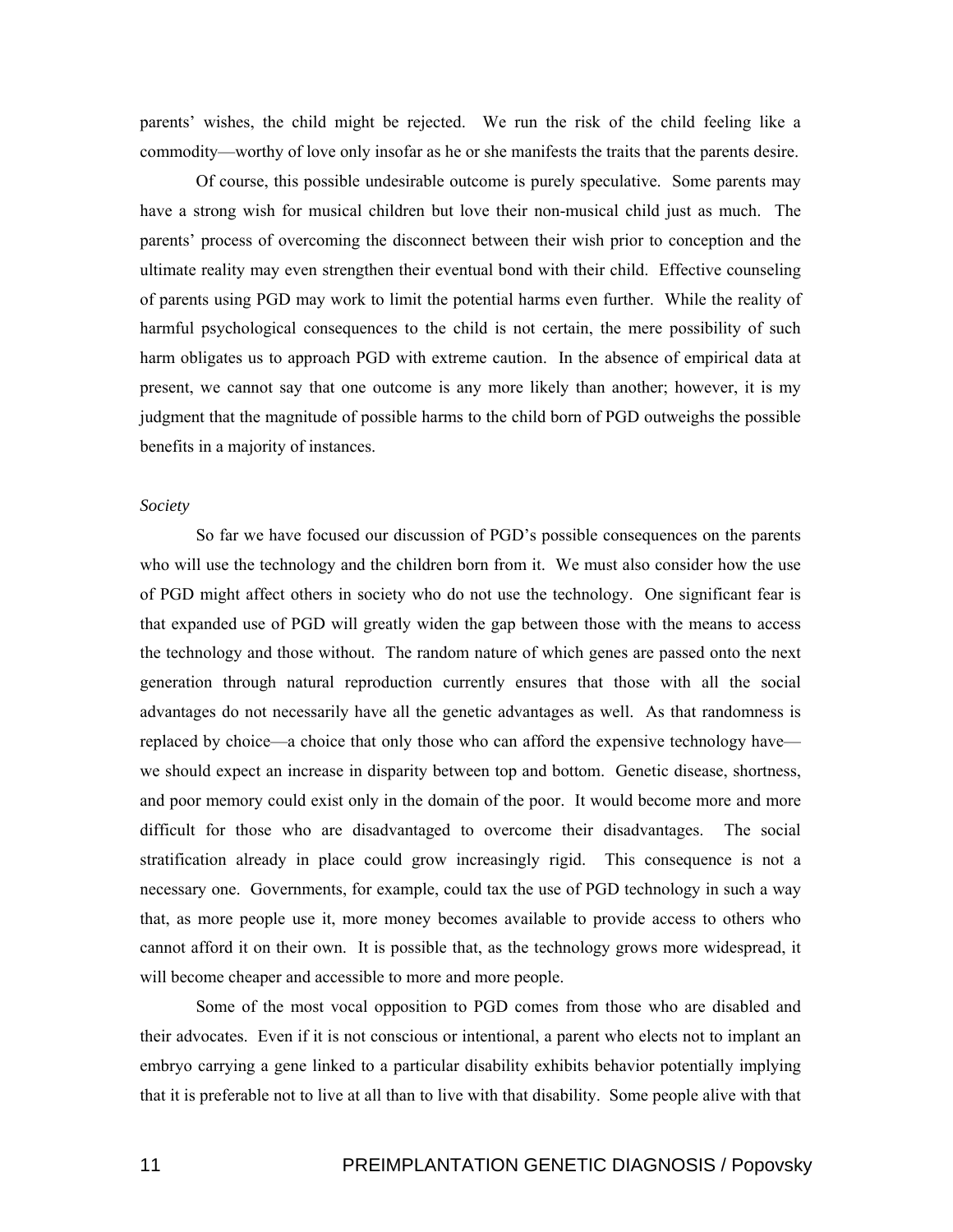disability may find this deeply offensive or personally hurtful. Rabbi Elliot Dorff suggests that the classical distinction between בדעבד and בהעבד provides a useful vocabulary through which to respond that while one may wish to avoid certain disabilities in advance, he or she may still fully respect and love those who are born with such disabilities after the fact.

Some disability rights advocates make the further claim that the use of PGD to select against certain disabilities might lead to greater discrimination against people living with those disabilities.<sup>[17](#page-11-0)</sup> As the technology becomes more widespread, fewer and fewer people will be born with diseases such as Down's Syndrome and sickle cell anemia, for example. The argument continues that this will reduce the level of public awareness and consequently reduce the level of public resources available for research, treatment and the support of people with these diseases. Because PGD technology is accessible only to those with great financial resources, in the next generation, those born with these diseases will disproportionately come from poor and disadvantaged families. This will make effective political organization of people with a particular disease or disability increasingly difficult and undermine already limited social support. Critics respond that this chain of events is not the consequence of PGD *per se* but rather that of a profoundly imbalanced healthcare system. Instead of restricting the use PGD to avoid these problems, one should work to ensure greater justice in the healthcare system.

 Another argument arising from sources in the disability rights community is harder to dismiss. We generally view genetic disease and disability as both unpredictable and unavoidable. Ethicist Lynn Gillam notes that as technology that allows us to avoid giving birth to children with certain diseases and disabilities becomes available, the birth of a child with a disability increasingly may be viewed as a matter of choice. A parent who declines to use PGD in order to avoid the birth of a child with a disease may be viewed as acting irresponsibly.<sup>[18](#page-11-1)</sup> This shift in perception may prompt governments to reduce services available to these parents on the rationale that they should not expect society to pay for the consequences of their "reckless" behavior. We may begin to perceive those living with disease or disability as "accidents that should never have happened." Fearing these negative consequences, parents otherwise uninterested in employing PGD may feel social coercion to undergo the medical risk

<span id="page-11-0"></span><sup>17</sup> See, for example, Nils Holtug, "Altering Humans--The Case For and Against Human Gene Therapy," *Cambridge Quarterly of Healthcare Ethics,* 6:2 (April, 1997): 157-174; Alec Buchanan, "Choosing Who Will Be Disabled: Genetic Intervention and the Morality of Inclusion," *Social Philosophy and Policy* 13:2 (Summer, 1996):18-45; Harry Houghton, "Does Prenatal Diagnosis Discriminate Against the Disabled?" in

John McKie, ed., *Ethical Issues in Prenatal Diagnosis and Termination of Pregnancy*. (Melbourne: Center for Human Bioethics at Monash University, 1994), pp. 97-102.

<span id="page-11-1"></span><sup>18</sup> Lynn Gillam, "Prenatal Diagnosis and Discrimination Against the Disabled," *Journal of Medical Ethics* 25:2 (April 1999): 163-171.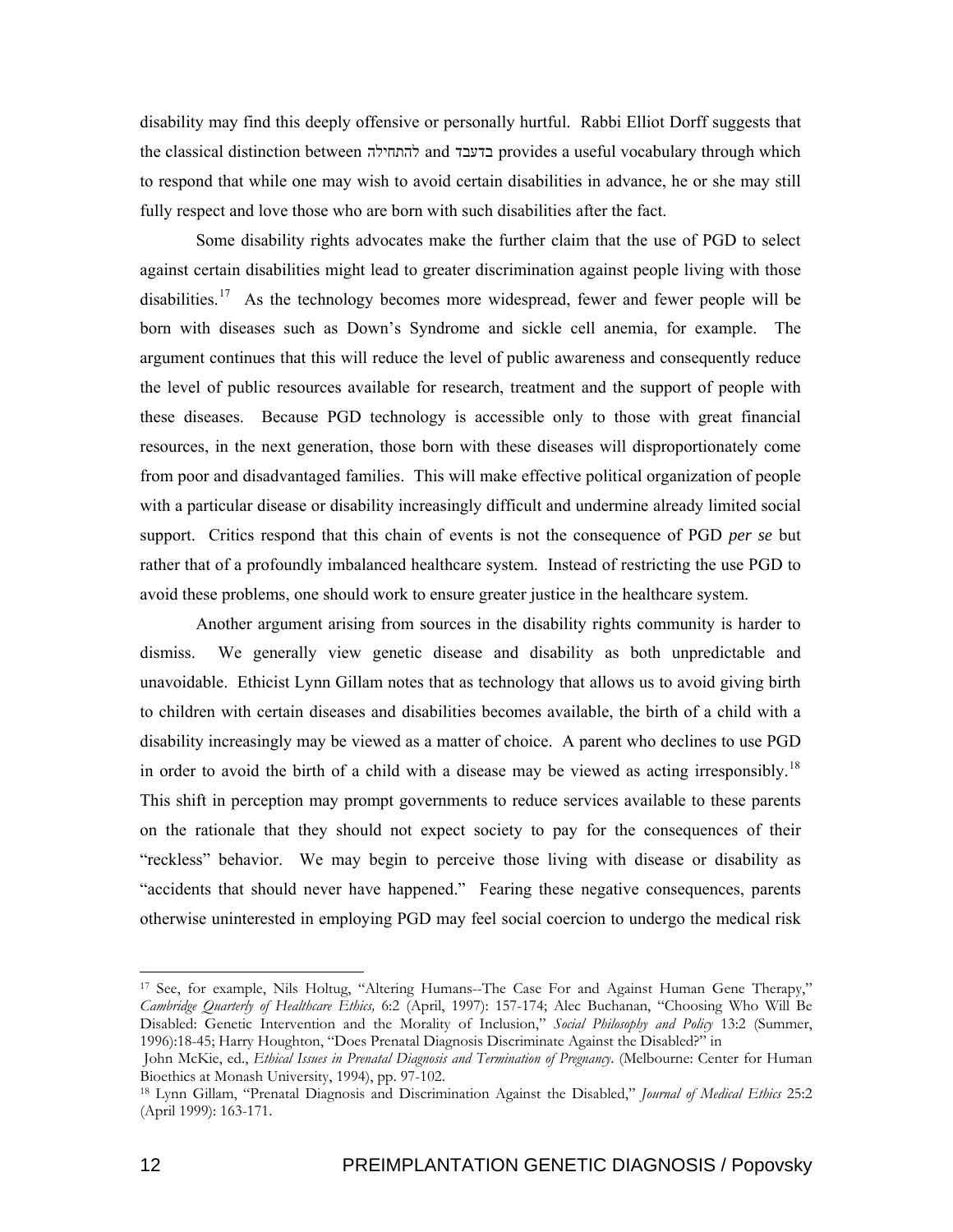of the procedure and to take on the great financial burden of PGD—money that could provide much greater benefit to the child if used in other ways.

The exact consequences of PGD on social equality are impossible to determine in advance. As our tradition demands that we strive to use technology in order to improve society, we should proceed with extreme caution when approaching a technology that does not heal but rather prevents certain lives from entering into existence. At the same time, I am reluctant to make the possible harm of increased social stratification central to my argument for an extremely restricted use of PGD. Emphasizing the harm which might follow from unequal access suggests that, were we able to provide universal access, the technology would be acceptable. I believe strongly that the possible deleterious consequences to social equity alone might prove significant enough to warrant strong moral objections to the use of PGD in most situations. Nevertheless, based on the values underlying the technology and its possible effects on the families that employ it, even greater harm may ensue if access to PGD were ever to become widespread.

# **Specific Applications**

#### *Disease Prevention*

Currently, PGD can be used by couples known to be at high-risk of producing a child with a serious genetic disease that can cause death or extreme suffering. For example, parents who are genetic carriers for such diseases as cystic fibrosis, Tay-Sachs or sickle-cell anemia may elect to forgo natural childbirth and conceive *in vitro.* They would then implant only embryos known not to have the single-gene mutation through PGD screening. While the attempt to prevent disease is certainly noble, the Jewish basis on which to permit it cannot be a simple claim of improving the child's health. As I noted above, the embryo with the disease gene is not healed using PGD; rather, it is simply denied the chance to later develop into a fetus. The embryo will remain frozen indefinitely or eventually disintegrate in a laboratory. Consequently, it is impossible to argue that the embryo is made better-off through the technology.

Within Jewish law then, the most solid argument in favor of using PGD to select against serious genetic diseases is that PGD, in this case, represents an act benefiting the mother and other family members--not the child. Rabbi Israel Zilberstein asserts that while the technology may not heal the child, the parents' health and overall well-being might be improved through the use of PGD. Without it, they may suffer "mental anguish in fear of giving birth to a sick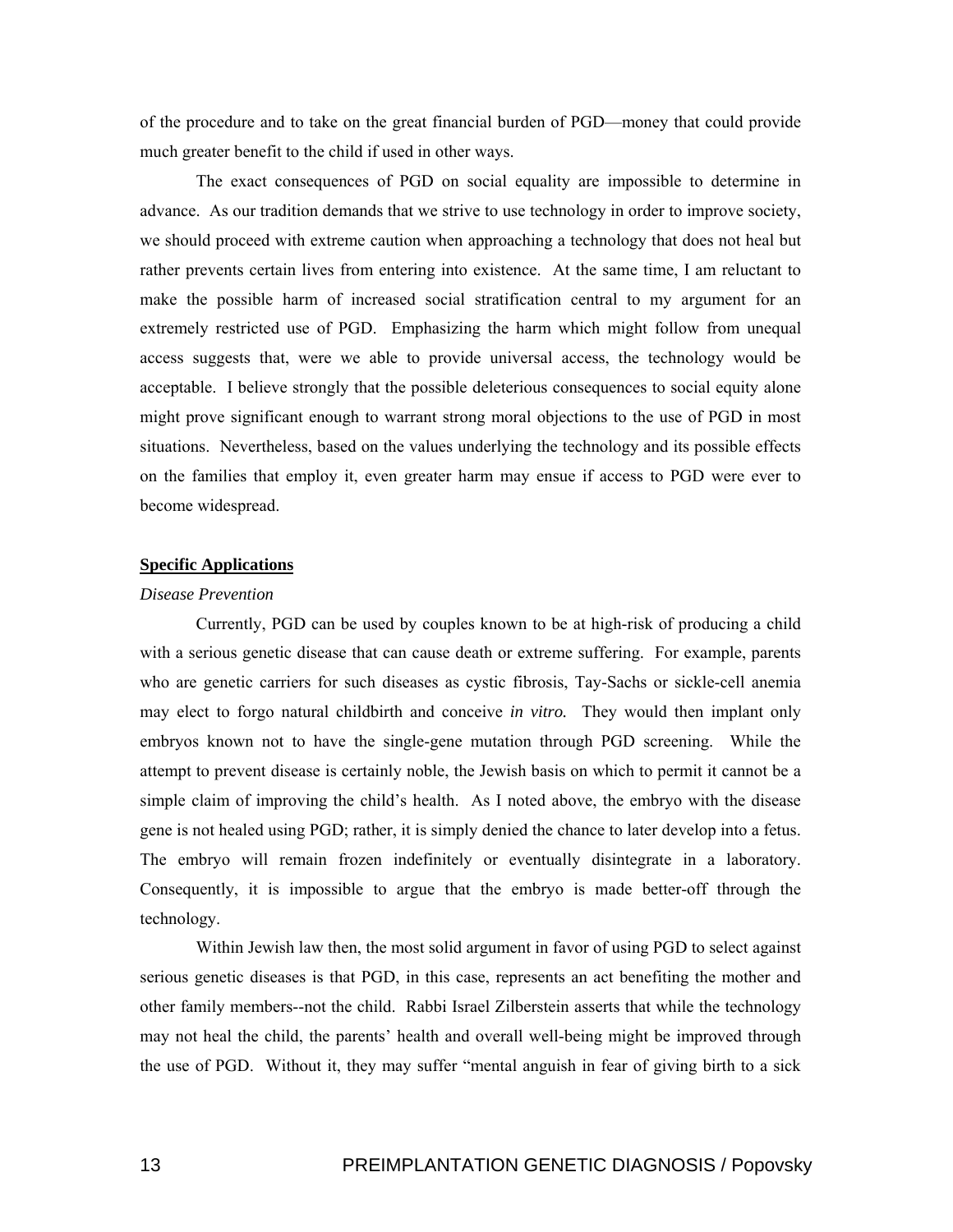child, pressure which can drive a mother mad."<sup>[19](#page-13-0)</sup> One is not then making a quality of life determination that a sick child does not deserve to live; one is simply acknowledging a truth for many people that it is emotionally difficult to carry and raise a child with a severe disease or disability. The possibility of avoiding that suffering and bringing a healthy child into the world instead is consistent with the Jewish principle of favoring the physical health and emotional well-being of those who are currently alive over that of potential life.

 For a woman who is able to conceive naturally and who would not otherwise undergo IVF treatment, the risk/benefit calculus must first consider the benefit of avoiding a child with a disease against the additional medical risk to the woman of IVF treatment. The concern here is one of self-endangerment or engaging in potentially self-injurious behavior— בספק עצמו להכניס סכנה. A passage in the Talmud Yerushalmi recounts Reish Lakish's valiant effort to rescue Rabbi Ami from captors.

## רבי איסי איתציד בספסופה אמר רבי יונתן יכרך המת בסדינו אמ' רבי שמעון בן לקיש עד דאנא קטיל ואנא מיתקטיל אנא איזיל ומשיזיב ליה בחיילא אזל ופייסון ויהבוניה ליה

Rabbi [Ami] was being held by murderous robbers. Rabbi Yonatan said, "Let the deceased wrap himself in shrouds" [that is, nothing more can be done for him]. Then Rabbi Shimon ben Lakish said, "Either I will kill them or they will kill me, but I will try to rescue him by force." He went and appeased the robbers and they surrendered [Rabbi Ami] to him.

Reish Lakish's comment has been understood by many to suggest that there are times when it is obligatory for an individual to endanger his own well-being in order to save the life of another.<sup>[20](#page-13-1)</sup> However, in light of some seemingly contradictory passages in the Babylonian Talmud, the scope of this obligation is severely restricted when applied in halakhic rulings.<sup>[21](#page-13-2)</sup> It is understood by Yoseif Caro and subsequent *poskim* to exist only in situations when the risk to oneself is doubtful whereas the risk to the other is definite, for example, when one person will drown without help and the rescuer may save him with little risk of drowning himself. Caro writes, ספק והוא ודאי שהלה מפני שהטעם ונראה"–it seems that the reason [for the requirement to endanger oneself on behalf of another in this case] is because the [risk to the other] is certain and the risk to [the rescuer] is uncertain."<sup>[22](#page-13-3)</sup> Rabbi Ovadiah Yoseif elucidates the implication of Caro's ruling: when the danger to the other person is not definite, there is no obligation for one

<span id="page-13-0"></span><sup>19</sup>Personal correspondence to Dr. Richard Grazi as cited in Richard Grazi and Joel Wolowelsky, "Preimplantation Sex Selection and Genetic Screening in Contemporary Jewish Law and Ethics," *Journal of* 

שו"<sup>ת</sup> חוות יאיר סי' קסד and בית יוסף <sup>ח</sup>"<sup>מ</sup> תכו ,example for ,See 20 318-322. :)1992 ,August (9:4 *Genetics and Reproduction Assisted*

<span id="page-13-2"></span><span id="page-13-1"></span> $^{21}$  See, for example, יד אליהו סי' מג and שבט מיהודה חלק א סי'

<span id="page-13-3"></span><sup>22</sup> כסף משנה, הל' רוצח א:יד see also בית יוסף ח"מ תכו.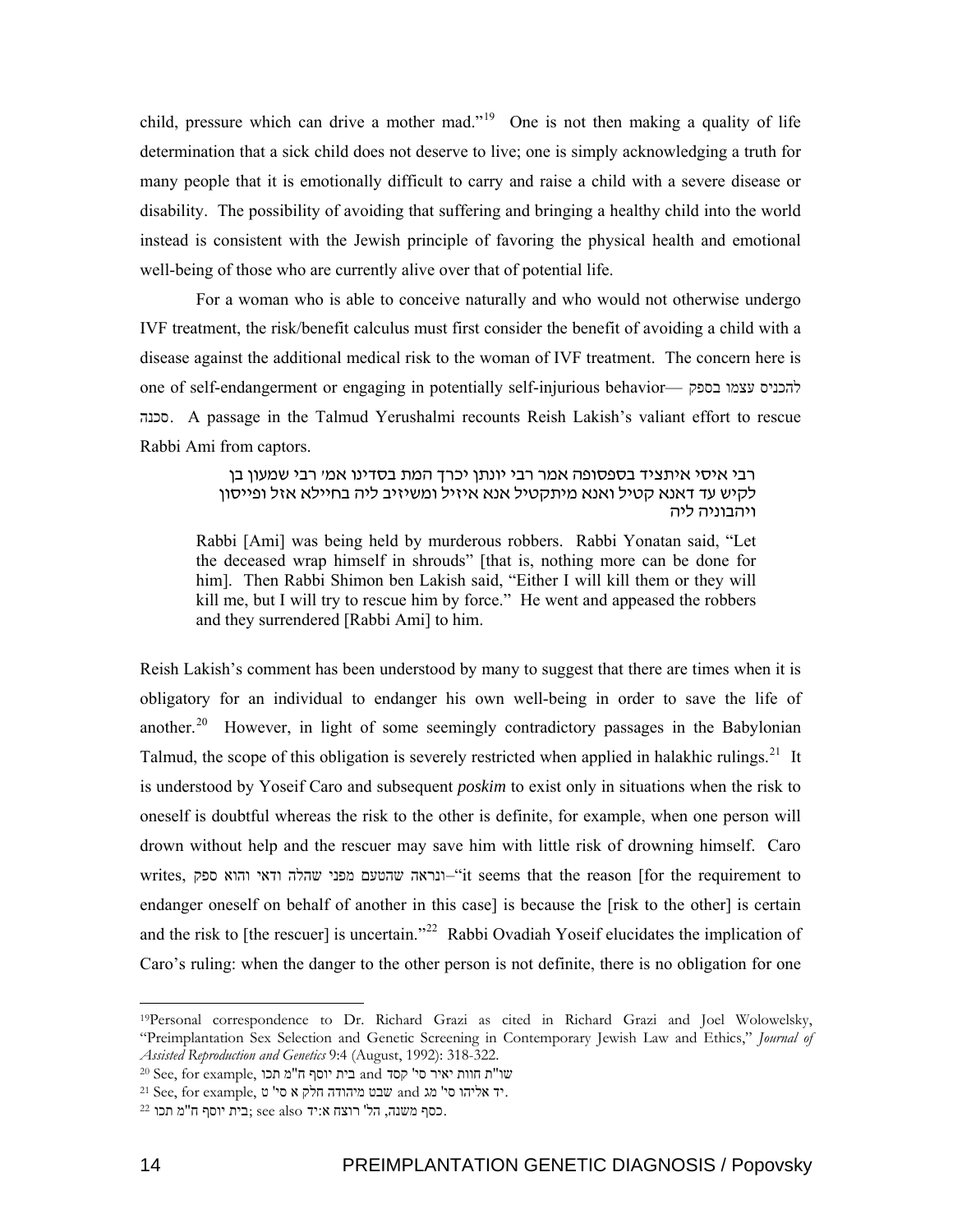to endanger his or her own well-being in order to save the other.<sup>[23](#page-14-0)</sup> In fact, basing himself on a statement of Rabbi David ibn Zimra, Yoseif goes on to argue that not only is there no obligation to act but that one proves himself to be a "pious fool"—שוטה חסיד—when he endangers his own well-being or risks his life in situations when the one ostensibly benefiting from the act might not benefit at all due to the uncertainty of the danger. $^{24}$  $^{24}$  $^{24}$ 

In his *Sefer Ha-Mitzvot*, Maimonides limits the obligation to save another to situations when היה לנו יכולת להצילו —we have to capacity to help him.<sup>[25](#page-14-2)</sup> Commenting on this qualification and attempting to resolve any possible contradiction with the Yerushalmi source cited above, Rabbi Hayim Heller, like Yoseif, understands the obligation to endanger oneself as limited to situations when it is definite that the act will bring benefit. With respect to the example of a drowning man, Heller understands the mitzvah as applying only שברור לו שיטבע בנהר אם לא יחוש לעזרתו $\hbox{\rm ``when it is certain to him that [the other] will drawn in the river if he}$ does not come to his aid."[26](#page-14-3) Using the same language as ibn Zimra and Yoseif, Heller goes ever further to suggest that one who endangers himself by taking on a major risk when the likelihood of benefit to the other is questionable acts as a "pious fool"—שוטה חסיד. That is, when it is doubtful if one can help or not, yet attempting to help necessitates that one endanger himself, he should refrain. Similarly, Rabbi Yechiel Heller rules

> אם גם בהכניסו עצמו לספק סכנה עדיין הצלת חבירו מסופקת, א"כ ספק וספק הוא שמא לא יועיל מעשיו...[ו]לא עדיפה ספק הצלת חבירו מספק סכנת הבא להצילו

"If one enters into possible danger [by acting] while it is uncertain if the act will save the other, this is a case of 'uncertain' and 'uncertain' for [the rescuer's] act may not succeed…the risk to the one in danger should not take precedence over the risk to the rescuer."<sup>[27](#page-14-4)</sup> The consensus conclusion of all these sources is that *one must be confident that acting will lead to a benefit in order to justify endangering oneself.*

Two variables emerge from the above discussion that must be considered 1) the level of risk to the actor and 2) the certainty of the danger to the other if no action is taken. With respect to the former, the actual level of medical risk that IVF treatment poses will vary from person to person and cannot easily be quantified. Though death is rare, it can occur, most commonly as a result of ectopic pregnancy which may be over 30 times as likely using IVF when compared to

<span id="page-14-0"></span> $^{23}$  עובדיה יוסף, תשובה: בהיתר השתלת כליה. דיני ישראל ז:כה-מג, תשל"ו

<span id="page-14-2"></span><span id="page-14-1"></span>שו"ת הרדב"ז חלק ג סי' תרכה citing ,*ibid* <sup>24</sup>

 <sup>.</sup> <sup>25</sup> ספר המצות, לא תעשה רצז

<span id="page-14-3"></span> $^{26}$  משה בן מימון, ספר המצות, מאת חיים העליר, מוסד הרב קוק, ירושלים, עמ' 175, ה' 11

<span id="page-14-4"></span> $^{\rm 27}$  עמודי אור צו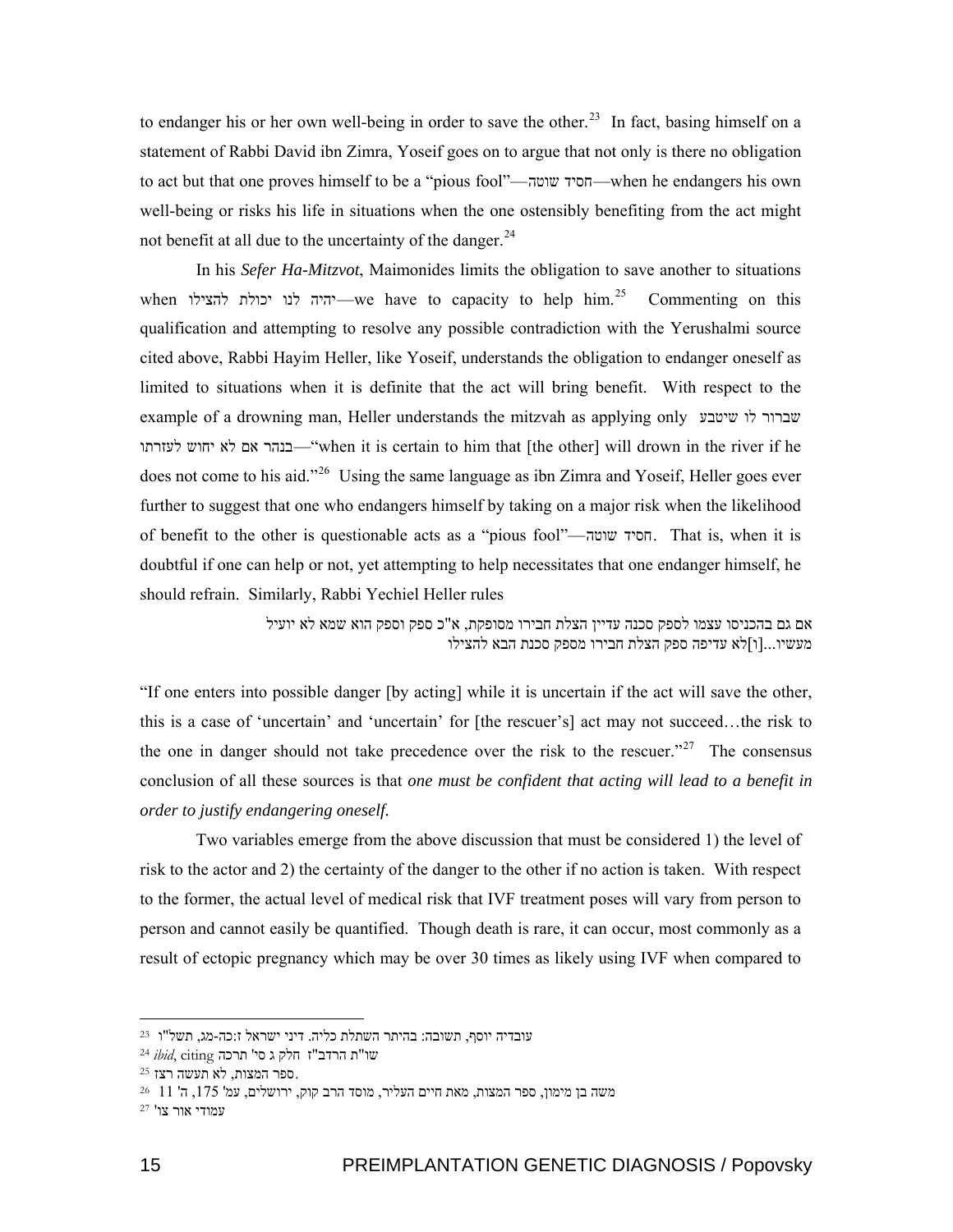natural conception.<sup>[28](#page-15-0)</sup> As mentioned above, even more likely are a number of major negative health outcomes short of immediate death. In all cases, IVF brings a much greater risk to the mother's health than natural conception. At present, it is reasonable that a particular woman might accept this level of additional medical risk upon herself concluding that it is preferable when compared to the even greater risk to her well-being of bearing a seriously ill child. It is also reasonable that another woman may decide differently. Consequently, Jewish tradition cannot be interpreted to mandate that a woman use PGD technology in order to avoid the conception of a seriously ill child. In fact, every effort must be made to remove coercive pressure on the mother causing her to feel as if she would be "a bad parent" or a "negligent mother" were she to decide against PGD. Such pressure might force her to accept a level of risk to her own health beyond that with which she is comfortable.

The second consideration is the certainty of the danger to the other should one elect not to intervene. This will vary significantly from case to case depending on the specific genetic condition screened. A helpful parallel can be found in live organ donation which is one area where many rabbinic authorities across all movements are comfortable permitting an individual to accept more than minimal risk in order to benefit someone else.<sup>[29](#page-15-1)</sup> Should the patient not receive a transplant, his or her health will remain greatly compromised, eventually resulting in premature death. The permissive rulings state explicitly that were the risk to the patient neither so grave nor so certain, the donor might not be allowed to take on the medical risk of donating an organ. Many autosomal recessive diseases and major chromosomal abnormalities can be considered halakhically analogous to live solid organ donation. In both cases, physicians can predict with high-confidence that disease will result in the absence of intervention. In cases where such diseases are fatal or severely debilitating and untreatable, we can say that the potential life with the undesirable genetic makeup is in definite—ודאי—danger and there is permission for a woman to endanger herself in order to prevent such harm. In cases where the disease may be treatable or if we cannot predict with confidence whether the disease will manifest at all, the danger of not acting to the potential life is uncertain—ספק. As we saw above, there is rabbinic permission to endanger oneself in cases when the harm to the other is certain—ודאי ;however, that permission dissipates as the likelihood of the threatened harm becoming an actual harm diminishes. Where we cannot confidently say that a particular genetic

<span id="page-15-0"></span><sup>28</sup> Ectopic pregnancy may occur in 2-11% of all pregnancies following *in vitro* fertilization depending on the medical condition of the mother and the specific techniques used. Heather Clayton, Laura Schieve, Herbet Peterson, et al., *op cit*.<br><sup>29</sup> See, for example, Joseph Prouser, "Hesed or Hiyuv?," The Committee on Jewish Law and Standards of the

<span id="page-15-1"></span> <sup>;</sup>ציץ אליעזר חלק ה סי' מה וחלק י סי' כה ;אגרות משה י"ד חלק ב סי' קעד(ד) ;336:1995 YD ,Movement Conservative פד' סי ג חלק דעת יחווה ; and CCAR Responsum no. 5763.2, "Live Organ Donation."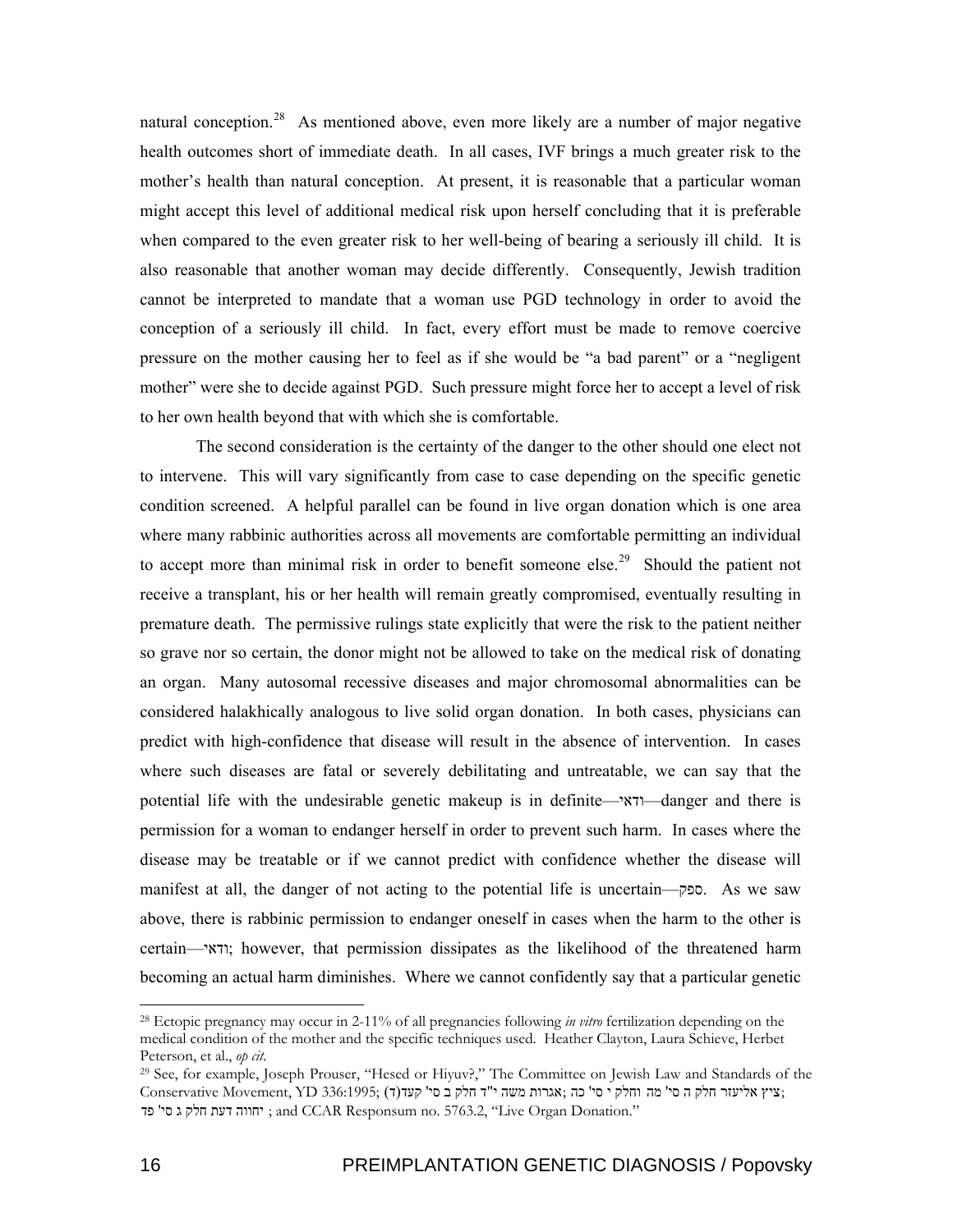characteristic will cause definite harm, the halakhic case to permit the self-endangerment of the mother in order to avoid the possibility is weak.

In cases where the additional medical risk of IVF treatment is halakhically permissible in order to avoid bearing a child with a serious disease, another halakhic consideration arises as *in vitro* fertilization necessitates the creation and eventual destruction—even if only passively of embryos that would not have existed through natural conception. In Jewish tradition, few voices argue that an unimplanted embryo has the legal status of a fetus *in utero*. [30](#page-16-0) Even if this analogy held, Rabbi Elliot Dorff argues that the embryo would surely be no more than בעלמא מיא —mere water—the status of a fetus before the fortieth day of gestation.<sup>[31](#page-16-1)</sup> Because the embryo exists outside the womb and implantation is necessary for birth to be possible, the argument follows that the embryos may passively be allowed to disintegrate in certain situations where benefit is likely.<sup>[32](#page-16-2)</sup> Other rabbis argue for a more restrictive position, namely that the laws of זרע השחתת—wasted seed—should apply, making the destruction of embryos permissible only when necessary for reproduction or life-saving purposes.<sup>[33](#page-16-3)</sup> Though I believe that applying the laws of זרע השחתת to unimplanted embryos constitutes an unnecessary expansion of a stringency intended for an altogether different purpose, I do assert strongly we must still appreciate that embryos have the potential to become life and thus deserve some degree of special care and protection from unnecessary destruction. In the words of Rabbi Dorff, "In our own day, when we understand that the fertilized egg cell has all the DNA that will ultimately produce a human being, we must clearly have respect for human embryos and even for human gametes alone (sperm and eggs), for they are the building blocks of human procreation."[34](#page-16-4)

 For couples able to conceive naturally, employing PGD technology through *in-vitro* fertilization entails the creation of embryos not necessary to produce a child. The embryos produced but found not to have the desired genetic makeup have no chance of ever being implanted. They could, however, be used for scientific research. It might seem at first that this

<span id="page-16-0"></span><sup>30</sup> Two of the few sources that equate the unimplanted embryo with the fetus *in utero* are Ya'akov Weiner, "The halakhic status of an embryo in-vivo and in-vitro," in *Ye Shall Surely Heal* (Jerusalem: Jerusalem Center for Research – Medicine and Halakhah, 1995), pp. 121-134 and David Novak, *The Sanctity of Human Life* (Washington, DC: Georgetown University Press, 2007), pp. 1-73.

<span id="page-16-1"></span><sup>&</sup>lt;sup>31</sup> Elliot Dorff, "Stem Cell Research. The Committee on Jewish Law and Standards of the Conservative Movement," YD 336:2002, pg. 10, citing במות סט ע"ב.<br>32 Substantively similar arguments to that of Rabbi Dorff's are also made by authorities in both the Orthodox

<span id="page-16-2"></span>and Reform movements. See, for example, מרדכי אליהו, השמדת ביציות ודילול עוברים, תחומין, כרך יא

<sup>272-273</sup> 'עמ) 1991 ;(the statement of the Union of Orthodox Jewish Congregations of America at www.ou.org/publicstatements/2005/n//.html and CCAR Responsum no. 5761.7 entitled, "Human Stem Cell Research."

<span id="page-16-3"></span><sup>33</sup> See, for example, Rabbi Shmuel Wosner as cited in ברוקלין ,בהלכה החולה ,אברהם חסדי ספר *,*פריעדלאנדער אברהם 312-317 'עמ) 1999 (

<span id="page-16-4"></span><sup>34</sup> Elliot Dorff , 2002, *op. cit*.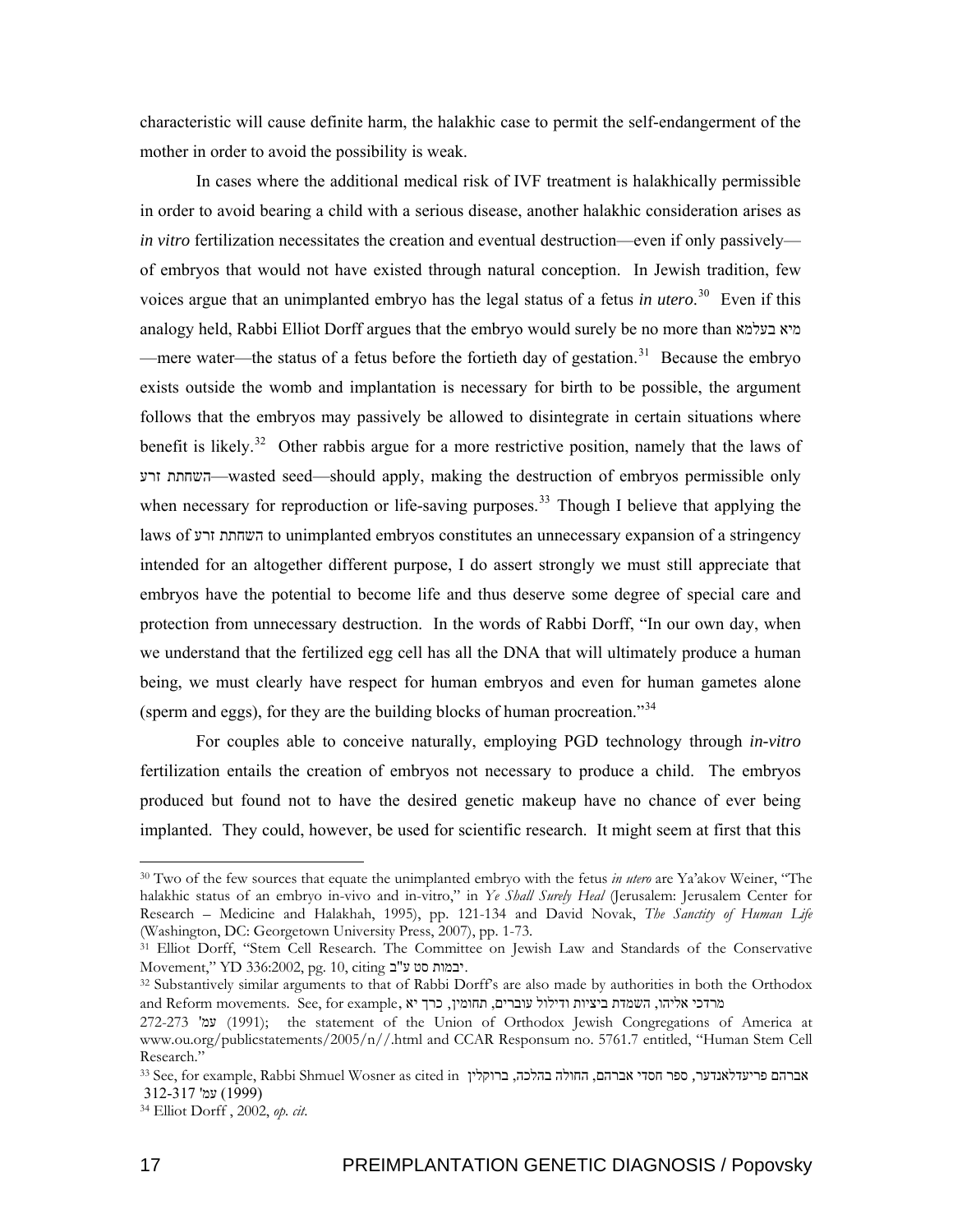concern about the creation of extra embryos would be absent when couples already intend to use IVF treatment because they are unable to conceive naturally. With every case of IVF, a determination of which particular embryos to implant among the total created is made. Without PGD, that determination is made randomly by hand of the scientist or based on a rough visual assessment of which embryos might be the most likely to implant successfully. Using PGD, that decision is made with the help of extremely limited but potentially relevant genetic information. With the exception of the approximately 1% of embryos damaged in the attempt to remove a cell for genetic screening, no additional embryos need to be destroyed to use PGD if the mother is already undergoing IVF treatment for infertility. PGD's effect on the embryos in this situation is thus minimal, though not wholly insignificant.

However, as PGD technology expands beyond screening for single-gene mutations or gender towards more complex trait selection, the distinction between women already undergoing IVF treatment for infertility and those employing IVF solely for the purpose of PGD diminishes. The probability of finding an embryo with a particularly desirable genetic makeup increases as more embryos are available for screening. Consequently, an increasing number of PGD cases entail the creation of additional embryos beyond the minimum necessary for the successful treatment of infertility. This practice also raises the medical risk to the woman as the ovaries must be stimulated beyond the minimum level necessary for the treatment of infertility. The key halakhic distinctions then between woman able to conceive naturally and women already employing IVF for the treatment of infertility become irrelevant as the procedure in both instances entails increased medical risk and the creation of additional of embryos. Consequently, the halakhic conclusions of this responsum, like those of all the halakhic arguments I have read on the subject to date, apply equally to women already planning to undergo IVF for the treatment of infertility and those using it exclusively in order to select embryos.

Rabbi Moshe Feinstein, who permits standard IVF and the consequent destruction of embryos to treat infertility, states emphatically that no room for leniency exists regarding the destruction of gametes when the parents' motive is simply to prevent the birth of a child with a disease.

> ולהולד הא יותר טוב לו שנולד משלא נולד כלל דהא הנולדים באין לעוה"ב...ולכן אף שיש מזה צער גדול להאב ולהאם וטרחא גדולה אין להתיר

"For the child [at risk of disease], it is better to be born [even with the disease] than not to be born at all because those who are born will attain *Olam Ha-ba*—The World to Come. Therefore, even though this may cause great pain and significant burden to the father and the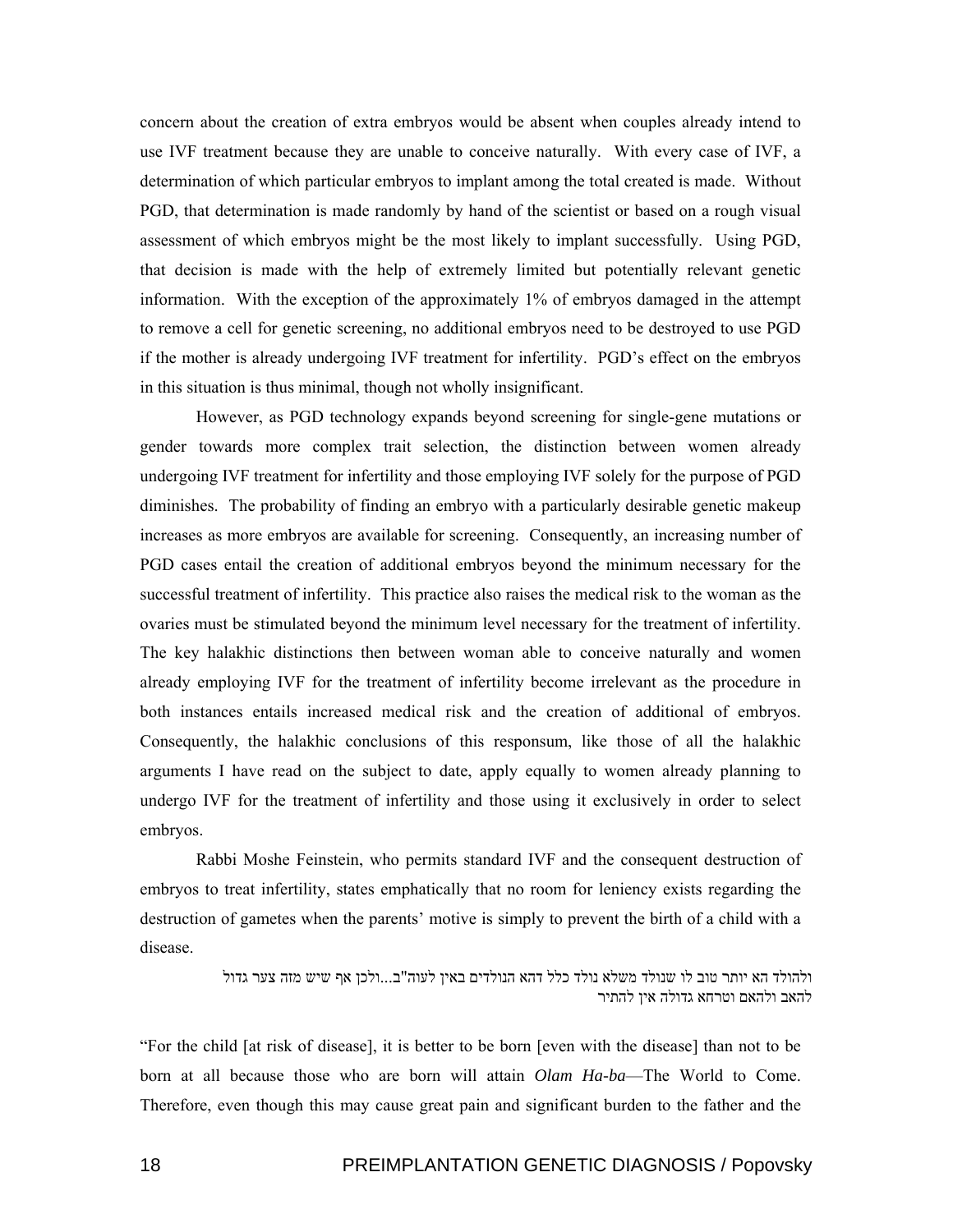mother, [the destruction of gametes as part of a process to prevent disease] is not permissible."<sup>[35](#page-18-0),[36](#page-18-1)</sup> Rabbi Shlomo Zalman Auerbach, on the other hand, permits the destruction of gametes and even embryos as long as the intention remains to produce a healthy child.

## הרי בדיקה אין דינה כבטלה הואיל וזה לצורך רפואה כדי שיוכל לקיים פו"ר

"[The destruction of embryos following genetic] screening is not considered wanton destruction since it is for the purpose of healing in order to be able to fulfill the mitzvah of 'be fruitful and multiply.""[37](#page-18-2)

Adding nuance to these broad positions, Rabbi Aaron Mackler notes that many modern halakhic authorities permit aborting a fetus with a severe genetic disease or deformity. If the disease screened for using PGD is so severe that, were the fetus to carry that disease the parents would abort, then certainly "selective non-transfer of an early *in vitro* embryo would be preferable to abortion of a more fully developed fetus *in utero*."[38](#page-18-3) Rabbi Shlomo Daichovsky implies a similar argument when he writes, הייתי מעדיף ביצוע בדיקות-אבחנתיות בעובר טרום השרשה מושרש בעובר מאשר--"I would prefer the genetic screening of embryos prior to implantation than after implantation."<sup>[39](#page-18-4)</sup>

The destruction of embryos should never be considered a light matter but nor should it be confused with the taking of life. Prior to implantation, embryos created *in vitro* and stored in a laboratory cannot correctly be said to be on a trajectory towards becoming life. For those of us willing to tolerate the limited destruction of embryos for the sake of the non-specific future benefits that might someday come from embryonic stem-cell research, it follows that we should be at least equally willing to tolerate the creation of extra embryos for the purpose of allowing a specific couple to bear a healthy child when there is a reasonable risk that they might not otherwise. In the final analysis, the creation and likely destruction of embryos as part of PGD is not a sufficient concern to prohibit the technology on halakhic grounds. It should, however, heighten our caution as we consider employing this technology in an increasing number of cases to select for or against a wider range of traits. The benefits of each particular use of PGD need to be weighed against the harm which follows from the active creation of embryos which will

i<br>L

<sup>35</sup> אגרות משה ע"ה חלק א סי' סב

<span id="page-18-1"></span><span id="page-18-0"></span><sup>36</sup> Feinstein's argument is reiterated and expanded upon by his son-in-law, Rabbi Moshe Tendler, in *The Tendler Lectures, First Sydney Conference of Jewish Bioethics (August 11-19, 1987),* Nosson Shulman, ed., (Sydney: Fellowship of Jewish Doctors of North South Wales, 1987), pp. 7-17.

<span id="page-18-2"></span> $^{37}$  As cited in  $\,$  "ה א"ה אברהם א $^{\rm 37}$ 

<span id="page-18-3"></span><sup>38</sup> Aaron Mackler, "In Vitro Fertilization," in Kass Abelson and David Fine, eds., *Responsa: 1991-2000, The Committee on Jewish Law and Standards of the Conservative Movement*, (New York: The Rabbinical Assembly, 2002), pp. 510-525.

<span id="page-18-4"></span>שלמה דיכובסקי, ברירה תרם עובר ומעמדו של קדם-עובר, אסיא ע"ז-ע"ח, כרך כ', א-ב, טבת תשס"ו, עמ' 73-75 39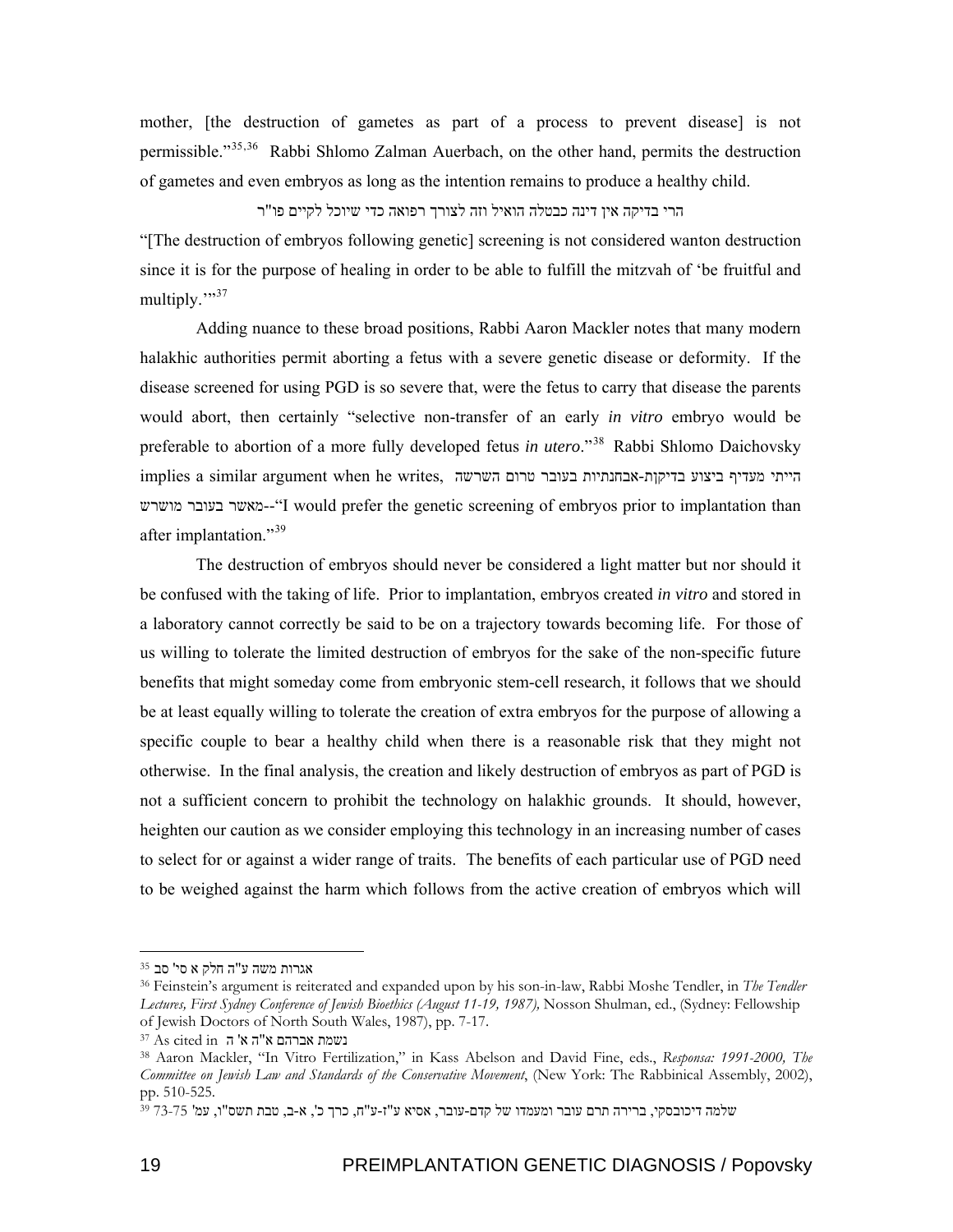have no opportunity to develop into life. The emphasis that Jewish tradition places on the sacred value of potential life suggests that many situations may not overcome this threshold.

Following Rabbi Mackler's claim that a significant benefit of PGD is that it helps to avoid the selective abortion of fetuses after pre-natal testing, the standard as to when PGD would be permissible to select against embryos with serious disease markers should be set no higher than the level that we currently permit abortion in Jewish law for fetal indications alone. Our conclusion above that Jewish law is reluctant to permit self-endangering behavior when one cannot say with confidence that there will be a real benefit directs us not to set the standard much lower either. Consequently, PGD should be permitted only to select against chromosomal abnormalities and genetic mutations which cause diseases that a) the fetus will very likely manifest should it be carried to term<sup>[40](#page-19-0)</sup> b) are fatal or associated with a severely debilitating condition<sup>[41](#page-19-1)</sup> and c) have no effective therapies at present. Some examples include Tay-Sachs Disease, Cystic Fibrosis, Fragile X Syndrome and Spinal Muscular Atrophy.

 For only a fraction of diseases with genetic links will a particular genetic make-up accurately predict that the disease will manifest. For the vast majority of diseases that humans face, including cancer, diabetes, and cardio-vascular disease, certain genetic make-ups may correlate to a somewhat higher or lower risk of the disease, but they will not reliably predict the presence or absence of disease. Even with information about an embryo's genotype as it pertains to the disease, a physician cannot say with any confidence that one embryo will manifest the disease or that another will not.

 For example, researchers have discovered that female embryos carrying mutations in the BRCA1 or 2 genes may hold a 40-60% risk of eventually developing breast cancer whereas embryos without these mutations would have only about a  $12\%$  risk.<sup>[42](#page-19-2)</sup> If we are willing to

<span id="page-19-0"></span><sup>&</sup>lt;sup>40</sup> I have not attempted to define the initial criterion more precisely than "very likely." This is a conscious effort acknowledging the fact that genetic penetrance—the likelihood that a given gene will result in disease represents a spectrum. Complete certainty does not exist in practice. Selecting a round number such as 90% or 95% likelihood of disease presentation is *ab initio* arbitrary. My use of terms such as "very likely" and "high likelihood" is intended to include only the relatively few genetic conditions with high penetrance—those in which we expect the gene to express itself regardless of environmental or other factors.

<span id="page-19-1"></span><sup>&</sup>lt;sup>41</sup> With respect to the second criterion, I encourage readers to adopt a broad reading that includes not only diseases with measurable physical discomfort such as those listed but also conditions that prevent emotional intimacy such as some forms of major mental retardation so profound that the individual would lack the capacity for self-awareness and to recognize significant people in his or her life even when relatively free from physical pain.

<span id="page-19-2"></span><sup>42</sup> Antonis Antoniou, Paul Pharoah, Steven Narod, et al., "Average Risk of Breast and Ovarian Cancer Associated with BRCA1 or BRCA2 Mutations Detected in Case Series Unselected for Family History: A Combine Analysis of 22 Studies," *American Journal of Human Genetics* 72:5 (May, 2003): 1117-1130; Jaya M. Satagopan, Kenneth Offit, William Foulkes, et al., "The Lifetime Risk of Breast Cancer Among Ashkenazi Jewish Carriers of BRCA1 and BRCA2 Mutations," *Cancer, Epidemology, Biomarkers and Prevention* 10:5 (May, 2001): 467-473; Jeffery Struewing, Patricia Hartge, Sholom Wacholder, et al., "The Risk of Cancer Associated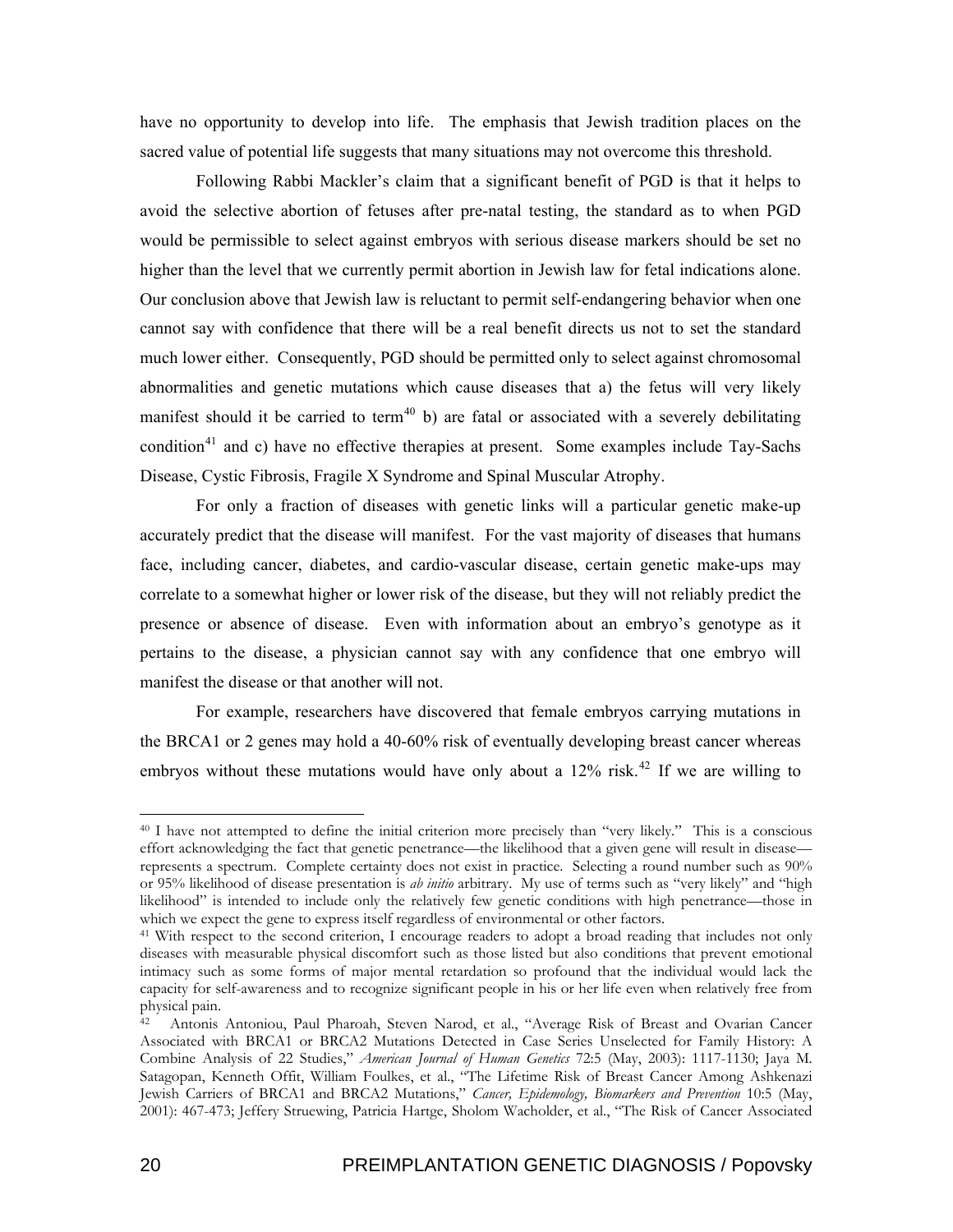permit the use of PGD to select against embryos with the serious and near-certain diseases I discussed above, a similar logic could be used to argue for selecting against embryos with the BRCA1&2 mutations or similar genetic-markers that put that embryo's future health in greater apparent jeopardy than another embryo without the mutation. Why should we draw the line at Tay-Sachs and not use PGD technology also to prevent giving birth to children with an increased risk of cancer?

 The need for a distinction follows from the fact that our ability to predict long-term health outcomes from a few basic genetic markers is so limited as to be almost negligible. PGD technology at present allows us to look at only a few of the almost fifty thousand genes in the human genome. We understand the function of only a small subset of all human genes. Our understanding is further complicated by variable expressivity--environmental factors and other phenomena that impact an organism's phenotype in currently unpredictable ways. We tend to focus our attention on the small number of genetic outcomes we can predict and ignore the vast gaps in our current understanding.

 All embryos will have some genetic advantages and some genetic disadvantages. While current technology may allow us to foresee one particular disadvantage—the BRCA 1 mutation, for instance—it cannot provide us with enough information to make any reliable predictions about the relative long-term health outcome of one embryo as compared to another. Both the embryo with the BRCA 1 mutation and the embryo without are equally likely to carry a genetic makeup conducive to major diseases that strike earlier than breast cancer or a genetic makeup conducive to extraordinary longevity. No data exists suggesting that one is more likely to live a longer, healthier or more meaningful life than the other. Further, our knowledge is so limited at present that, in an effort to select for an embryo with a reduced risk of breast cancer, for example, we may unwittingly be selecting an embryo at a greatly increased risk of stroke, Alzheimer's disease, mental illness or all three. An active intervention with such potentially deleterious consequences can only be justified if the condition we seek to avoid is unquestionably worse than the conditions we may play an active role in bringing about.

Drafting a comprehensive list of specific diseases for which PGD would be "in" or "out" according to Jewish law would be imprudent. Any such list will necessarily change as therapies and predictive technologies develop. However, the standard should be set so that the disease screened for and its effects must be so horrible that no matter what possible genetic disadvantages the alternate embryo selected may carry, their impact cannot reasonably be

with Specific Mutations of BRCA1 and BRCA2 Among Ashkenazi Jews," *New England Journal of Medicine* 336:20 (May, 1997): 1401-1408.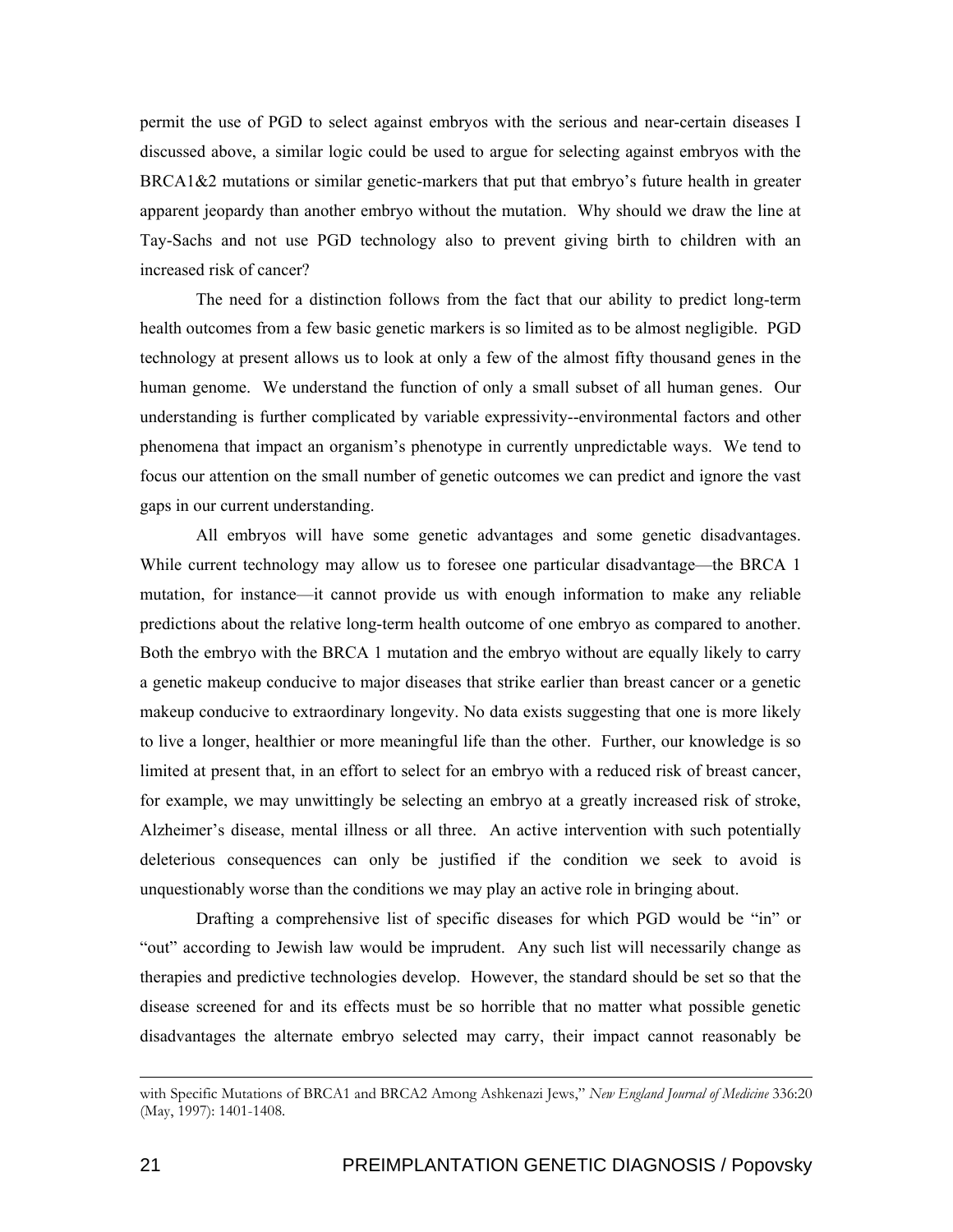understood as worse than the disease avoided. This brings us, then, to the same criteria I set above—high likelihood of disease presentation, fatality or debilitating condition, and the absence of effective treatment. Using PGD to select embryos with lesser likelihoods of complex major disease such as cancer, cardio-vascular disease and diabetes should not be considered halakhically permissible as a rule. However, individual cases should be discussed with a rabbi who, in addition to providing pastoral support, should also factor preventing extreme mental anguish on the part of the parents into any final decision.

Many religious Jews are initially uncomfortable with this standard and prefer a more intuitive distinction between permitting genetic selection for reasons of health and forbidding selection for non-health related reasons. Such a distinction though would be impossible in practice. Most observers would agree that under such criteria, genes related to cardio-vascular functioning would fall squarely in the category of "health-related" whereas genes for height would be "non-health related." However, disease represents a social product with variable contours whose factors include environmental conditions, economic dynamics and personal behavior in addition to genotype. The advocate to permit selection for reasons of health and to forbid it for non-health reasons will need to explain why he or she is not committed to selection based on behavioral predispositions, sexual orientation, height and a wide range of other factors that may correlate to increased life expectancy and better overall health outcomes to an even greater degree than a particular gene linked a slight increased risk of one particular disease. Further, any effort to distinguish between disease genes and genes that affect other characteristics greatly overestimate our knowledge of genetics at present and falsely assumes that a simple isomorphic relationship exists between one gene and one trait. Each gene codes for one protein, but that protein, in combination with others, may affect a great number of human characteristics, some health related and some not. Scientists are far from understanding this complex web of relationships. New discoveries consistently show that predicting which characteristics will manifest based on genotype is a much more tenuous effort than initially imagined.

Others may incline towards a broader use of PGD technology on the grounds that Jewish tradition has always favored disease prevention over treatment after the fact. Certainly, the initial premise of this argument is correct. As just one example, Maimonides dedicates an entire chapter of the *Mishneh Torah* to issues of health, consistently emphasizing the value of prevention over treatment.<sup>[43](#page-21-0)</sup> However, this argument accepts the fallacy that PGD is a curative intervention and confuses PGD technology with gene therapy. When genetic technology that

<span id="page-21-0"></span><sup>43</sup> משנה תורה, דעות פרק ד'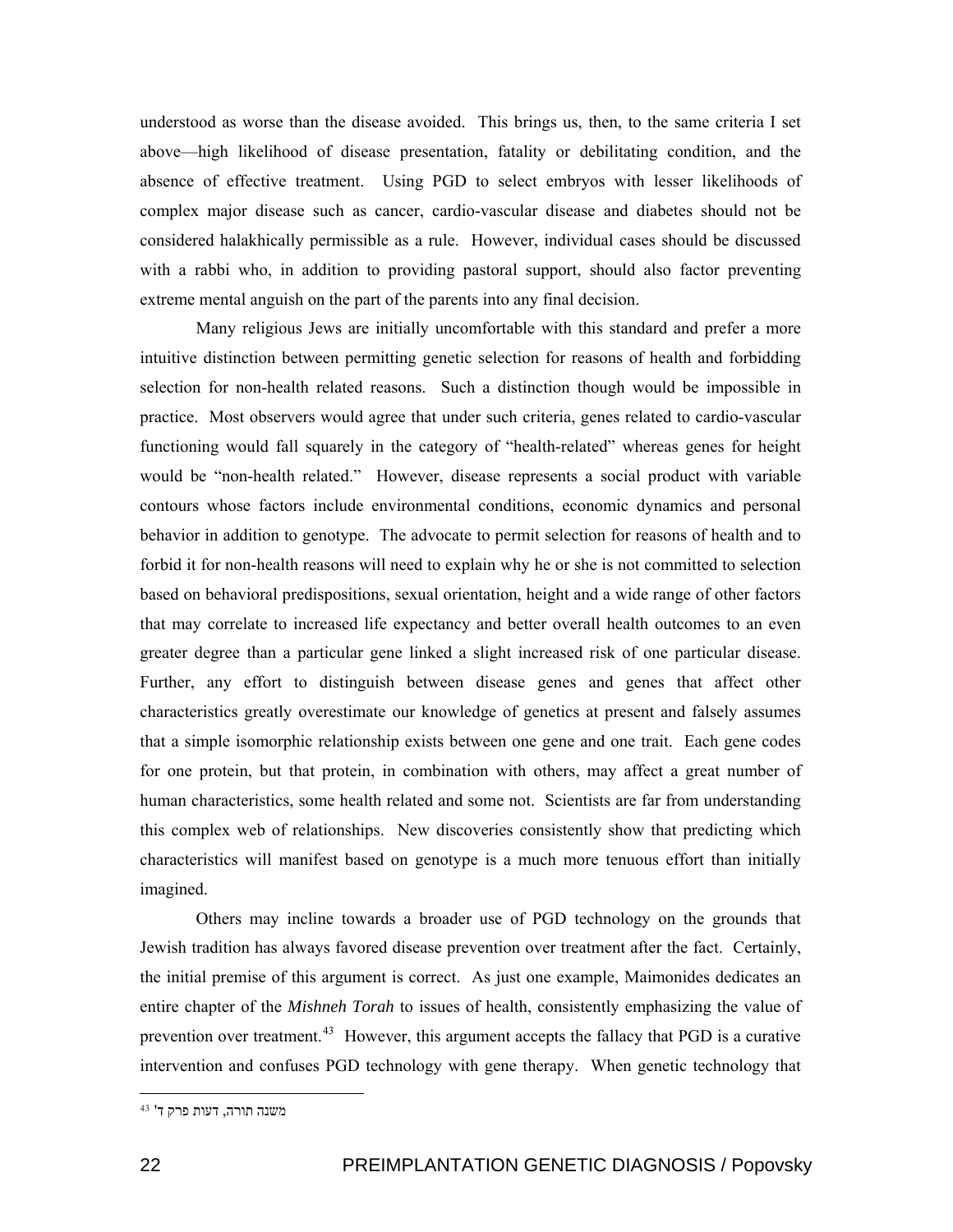allows a simple medical intervention *in vitro* to forestall disease later in life becomes available, the argument that prevention is preferable to treatment will likely serve as the basis for a permissive ruling. Unfortunately, such technology does not exist in clinical practice at present. As I have argued above, PGD does not prevent a disease from manifesting in a human being who would have suffered from the disease otherwise. Rather, it allows the embryo with the disease gene to be destroyed and implants instead an embryo with an altogether different genetic makeup. Judaism favors prevention because helping an individual to avoid a disease constitutes a significant benefit to that person's health and well-being. PGD offers no such benefit. No embryo's later life is improved by employing this technology. The technology simply selects one embryo to have a chance to develop into a fetus instead of another.

## *Treatment of a Sibling*

 An especially controversial use of PGD technology is to select only embryos that will develop into children who can serve as stem-cell, tissue or solid organ donors for an older sibling with a serious disease. There are several fatal disorders for which the most effective treatment, in some cases the only treatment, is the transplantation of bone marrow or blood cells.[44](#page-22-0) The success of the transplant often depends primarily on how well the donor's human leukocyte antigen (HLA) types match that of the recipient. While umbilical cord blood banks and expanded bone marrow registries have greatly increased the possibility of finding a fairly compatible HLA match among unrelated-donors, sibling donation remains the treatment of choice for the foreseeable future.<sup>[45](#page-22-1)</sup> For one of the relevant disorders, Fanconi anemia, studies have shown that 18-33% of stem cell recipients survive long-term following transplantation from an unrelated donor whereas over 75% survive long-term following donation from a sibling. $46$ 

 Current demographic data in Western countries suggest that in about 15% of cases, a child with one of these disorders will already have an HLA-matched sibling who can serve as a

<span id="page-22-0"></span><sup>44</sup> Anna Benito, Miguel Diaz, Marta Gonzalez-Vicent, *et al*., "Hematopoietic Stem Cell Transplantation Using Umbilical Cord Blood Progenitors: Review of Current Clinical Results," *Bone Marrow Transplantation* 33:7 (April, 2004): 675-690.

<span id="page-22-1"></span><sup>45</sup> Jean-Marie Tiercy, M. Bujan-Lose, Bernard Chapuis, *et al*., "Bone Marrow Transplantation with Unrelated Donors: What is the Probability of Identifying an HLA-A/B/Cw/DRB1/B3/DQB1-matched Donor?," *Bone* 

<span id="page-22-2"></span><sup>&</sup>lt;sup>46</sup> John Wagner, Margaret Davies and Arleen Auerbach, "Hematopietic Cell Transplantation in the Treatment of Fanconi Anemia" in E. Donnall Thomas, Karl Blume, Stephen Forman, eds., *Hematopoietic Cell Transplantation*. (Malden, MA: Blackwell Science, 1999), pp. 1483-1506.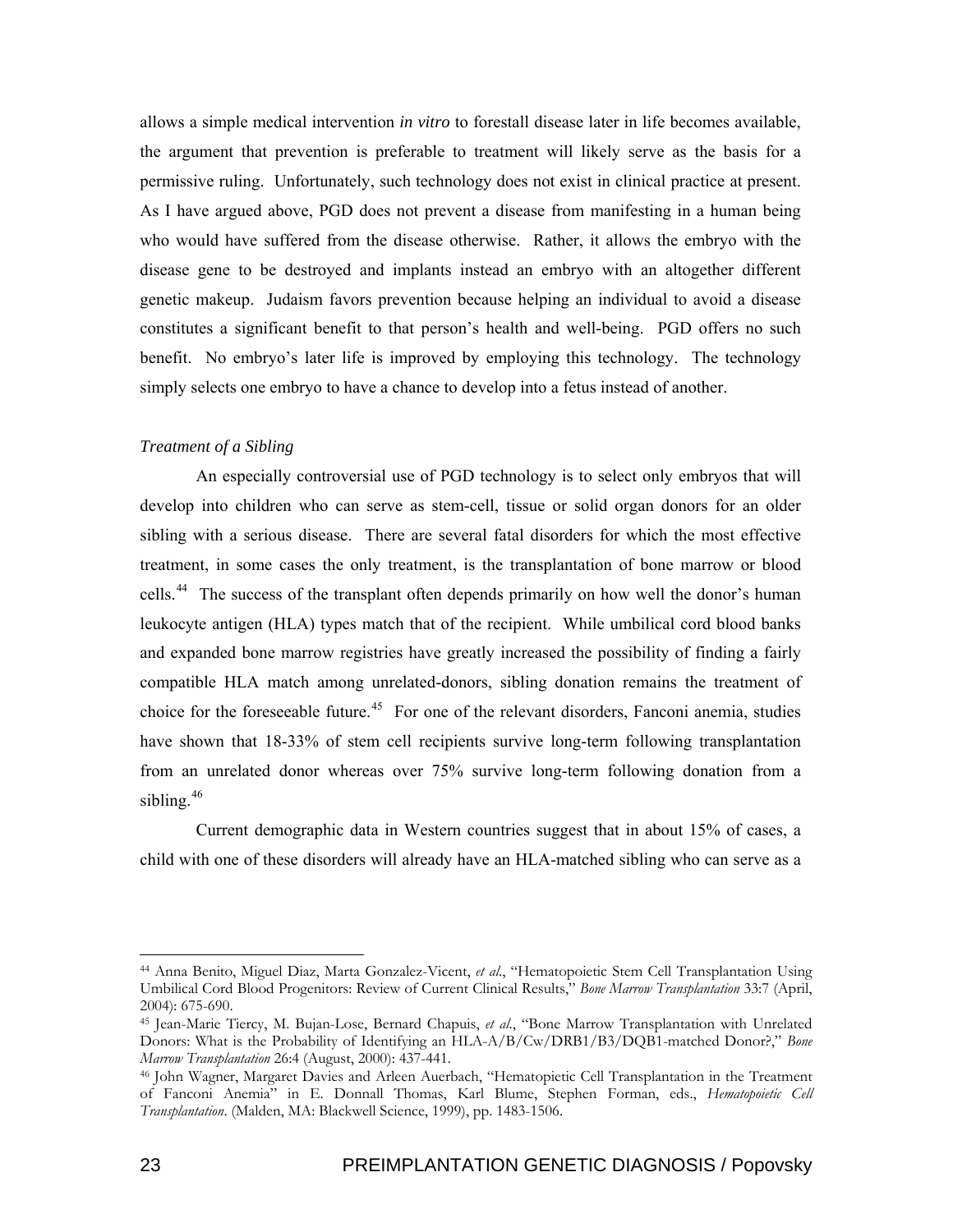donor.[47](#page-23-0) For the remaining 85% of cases, parents may consider intentionally conceiving another child in order to create a matching donor. Using natural reproduction, the chances of the ensuing child being HLA identical to the sibling is one in four. The fetus's HLA type can be checked prior to birth. One study followed the conception of 32 children conceived naturally with the express purpose of creating a sibling donor. Two healthy pregnancies in the cohort were terminated when it was determined that the fetus was HLA-mismatched to the sibling.<sup>[48](#page-23-1)</sup> The use of PGD to select and implant only embryos that are matched would eliminate the abortion of fetuses who will not be able to serve as donors while increasing the chances of producing a HLA-matched sibling. Though we have no solid data at present, it is reasonable to assume that this will lead to increased survival rates for many children with serious diseases.

 In benefiting the older sibling, however, we must ask if we are exploiting or otherwise harming the child conceived in order to serve as a donor. First we must consider the possible physical risks. For many disorders, the hematopoietic stem cells necessary for transplantation can be harvested from the umbilical cord blood of the PGD-selected, HLA-matched sibling. The cord blood could be discarded otherwise, and collecting these cells poses no risk whatsoever to the child. However, the initial cord blood donation might fail, or the disease may recur after transplant. The next step then is a bone marrow transplant—a far more invasive procedure with some risk to the donor, especially while the donor is a neonate. Several bone marrow transplants may be required, and additional tissue may need to be harvested from the donor. It is possible that the toxicity of the chemotherapy, irradiation or immunosuppressant drugs used to treat the sick child could cause the failure of the kidneys or liver. The HLAmatched donor-sibling would then become the most likely candidate to serve as a solid organ donor. In using PGD for the purpose of creating a savior sibling, we run the risk of turning a child into a tissue and organ factory.

 There may also be psychological consequences to the donor child. He or she might feel that the parents' love is conditional on continued consent to donate. The standard imbalances of sibling dynamics might be magnified exponentially once it is clearly understood that the child was not created for his or her "own sake" but rather for the benefit of the sibling. Alternatively, the donor child might find increased self-esteem knowing that he or she is "a hero" who saved someone else's life. Even if the initial reason for conceiving the child is to

<span id="page-23-0"></span><sup>47</sup> G. Pennings, R. Schots and I. Liebaers, "Ethical Considerations on Preimplantation Genetic Diagnosis for HLA Typing to Match a Future Child as a Donor of Haematopoietic Stem Cells to a Sibling," *Human Reproduction* 17:3 (March, 2002): 534-538.<br><sup>48</sup> Arleen Auerbach, "Umbilical Cord Transplants for Genetic Disease: Diagnostic and Ethical Issues in Fetal

<span id="page-23-1"></span>Studies," *Blood Cells* 20:2-3 (1994): 303-309.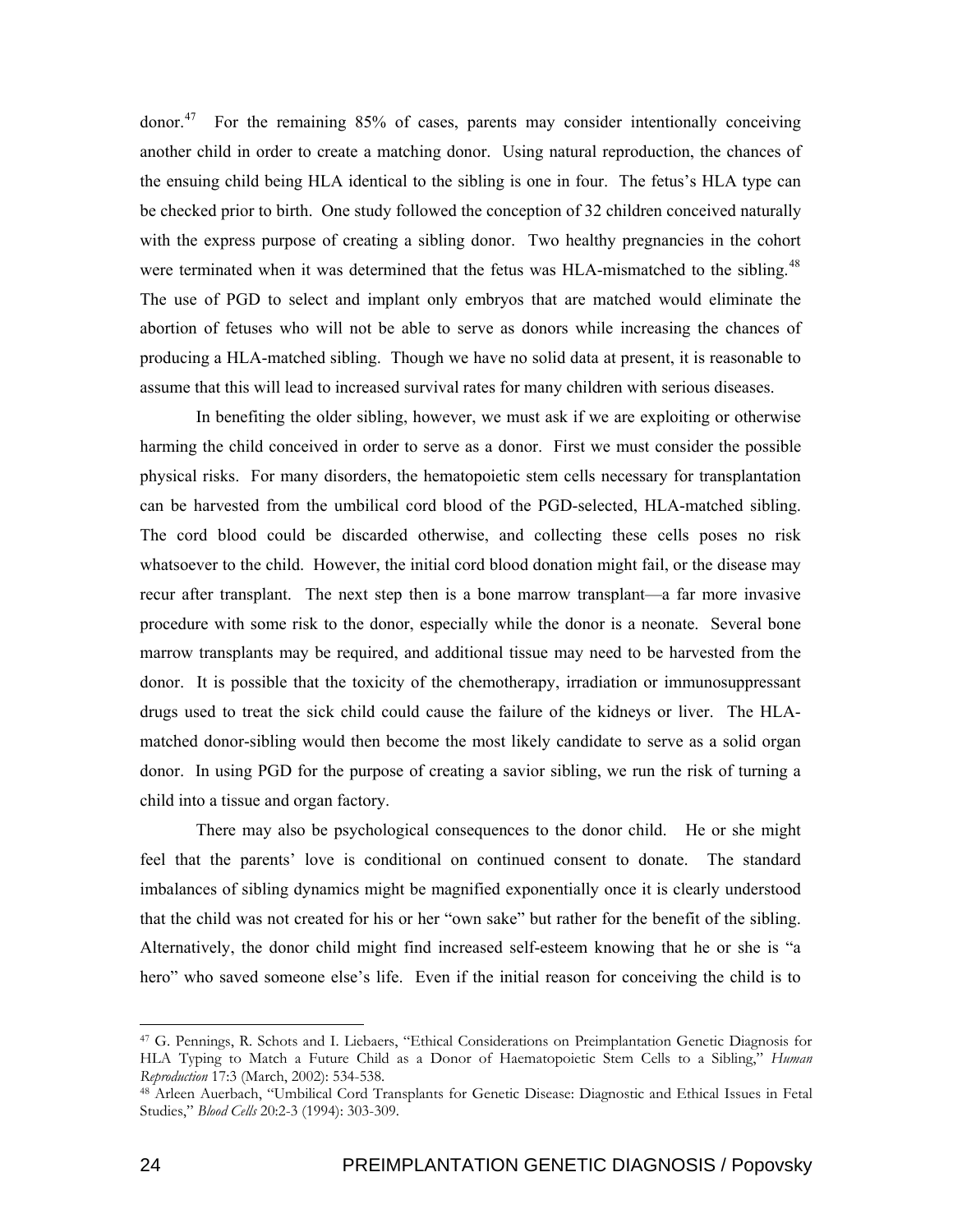serve as a stem-cell match, there is no reason to believe that the parents will not love the child. We must be careful not to presume that a parent's initial intention for having a child will determine that parent's attitude towards the child once born. There are, of course, far worse reasons to conceive a child. The extent to which parents in this situation are going in order to save the older sibling may even provide some evidence that they are especially concerned and committed parents overall.

 Intuitively, many feel that it might be acceptable to use PGD to produce an HLAmatched sibling if the parents were already planning to have another child, but the thought of creating a child expressly for the purpose of becoming a donor makes the child vulnerable to a degree of exploitation beyond that which we can tolerate. However, turning this standard into practice is virtually impossible because people make reproductive choices for dozens of confluent reasons that are impossible to isolate. People's motives also shift over time. Parents with little interest in another child, for example, might find that their feelings change dramatically the first time they hear the fetal heartbeat or see an ultrasound image of the fetus.

While there is no obligation on the parents to employ PGD technology in order to save an older sibling, sufficient halakhic grounds do not exist to prohibit it either when transplantation from a related-donor constitutes the only effective treatment. Of course, the parents may only select for the desired HLA-match and select against other genetic diseases for which PGD is permissible. The legitimate use of PGD for one purpose does not provide individuals with full permission to employ the technology in an unrestricted manner. In order to limit any possible exploitation of the child born through PGD, no deliberate increase of the medical risk to the child for the benefit of the sibling can be justified. Consequently, the implanting of extra embryos to the mother's uterus, prolonging efforts to achieve vaginal delivery thereby increasing the amount of quality cord blood available for transplant, rapid umbilical cord clamping, the raising of the newborn above the mother's abdomen to increase placental blood volume following delivery, and all similar actions which reduce blood flow to the newborn for the sole purpose of increasing the volume of cord blood would be prohibited.<sup>[49](#page-24-0)</sup> Additionally, an independent physician uninvolved in the treatment of the older sibling would need to serve as an advocate for the donor sibling to ensure that no harvesting procedure puts the child at any significant health risk before the child is able to consent for him-or-herself. Further, parents pursuing this option would need to commit to extensive psychological support

<span id="page-24-0"></span><sup>49</sup> Susan Wolf, Jeffrey Kahn and John Wagner, "Using Preimplantation Genetic Diagnosis to Create a Stem Cell Donor: Issues, Guidelines & Limits," *Journal of Law, Medicine & Ethics* 31:3 (September, 2003): 327-339.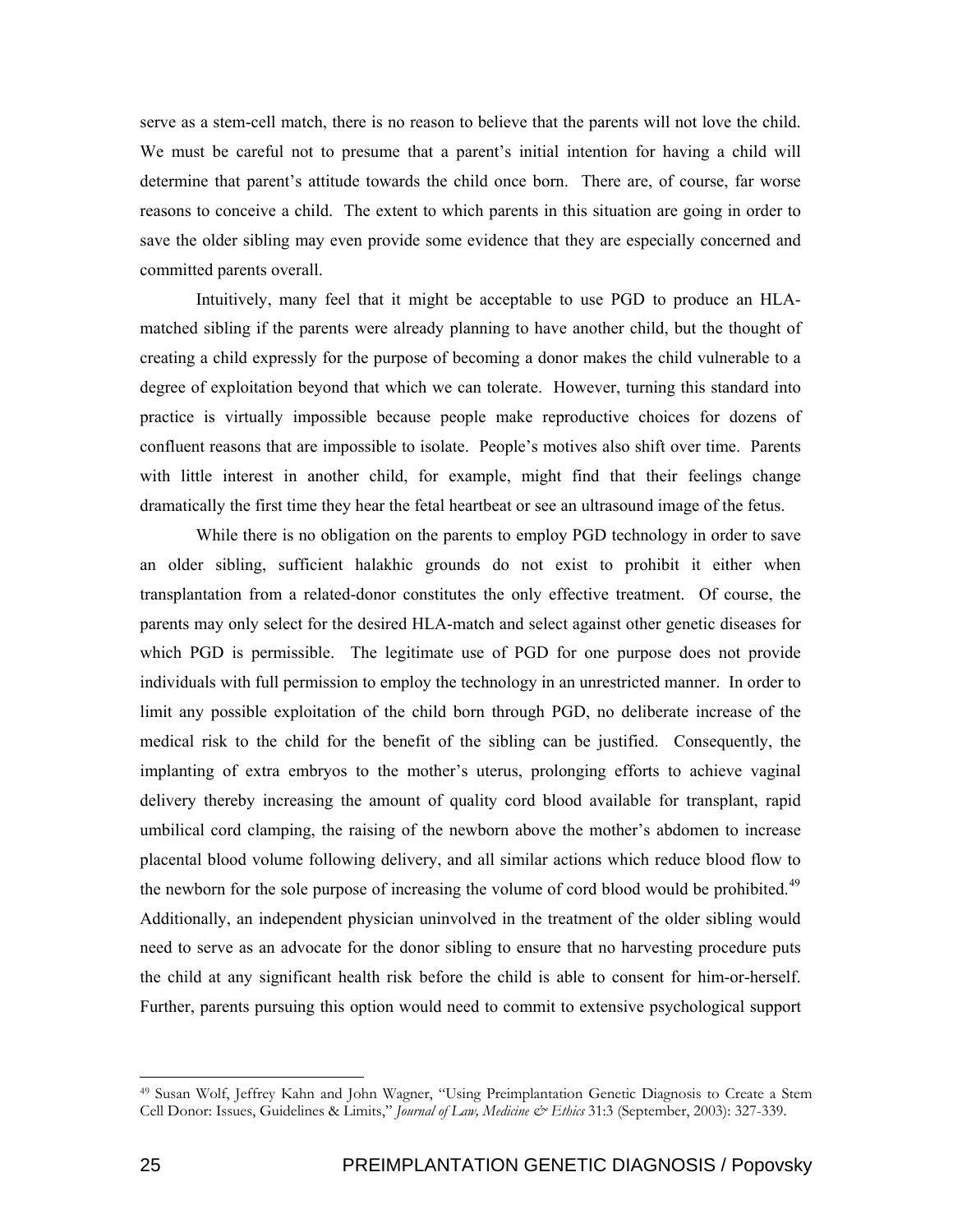and family therapy in order to ensure that they are able to rear the donor child with love and free from exploitation.

### *Trait selection*

 We have so far discussed uses of PGD technology that relate to disease and the treatment of disease. Genes, however, influence far more than our health. As our understanding of the human genome increases, PGD could be used in the future to select for any number of traits including height, shade of skin color, a propensity towards altruistic behavior or sexual orientation. Our extended discussion of the issues thus far should make clear that the use of PGD for trait selection runs counter to several core Jewish values. Even when the parents' intention is solely to benefit their child, the increased risk to the mother's health, the unnecessary destruction of embryos, danger to the child and the possible harms to others in society make trait selection unacceptable for religious Jews.

 Nachmanides reminds us that physicians are granted license to perform invasive procedures only when their intention is to heal. He writes,

## האי רשות רשות דמצוה הוא דמצוה לרפאות ובכלל פקו"נ הוא

"The permission [for doctors to practice medicine] is permission to perform a mitzvah, the mitzvah to heal, and it is considered in the category of preserving life."<sup>[50](#page-25-0)</sup> Rabbi Moshe Feinstein builds on this argument asserting that a medical act which has no possibility of healing constitutes המלך גזירת סותר"–interfering with a divine decree."[51](#page-25-1) As soon as permission is granted for PGD to screen against certain genetic diseases for the benefit of the intended-child's health however, one can argue convincingly that the line between traits affecting health and those that do not is impossible to draw. For example, the advantages that may follow in our society from increased height or from being straight could potentially affect someone's overall health and well-being far more than the presence or absence of one specific genetic disease. This argument cannot be dismissed. The response must be to direct our resources and attention towards creating a more just healthcare system and minimizing the disadvantages that arbitrary traits confer on those who manifest them. Pursuing a more expansive use of PGD will only calcify the injustices present in our current system and draw resources away from projects with a far greater likelihood of producing true benefit.

*Sex Selection* 

<span id="page-25-0"></span> $^{50}$  תורת האדם, שער המיחוש, ענין הסכנה

<span id="page-25-1"></span><sup>51</sup> אגרות משה א"ח חלק ג' סי' צ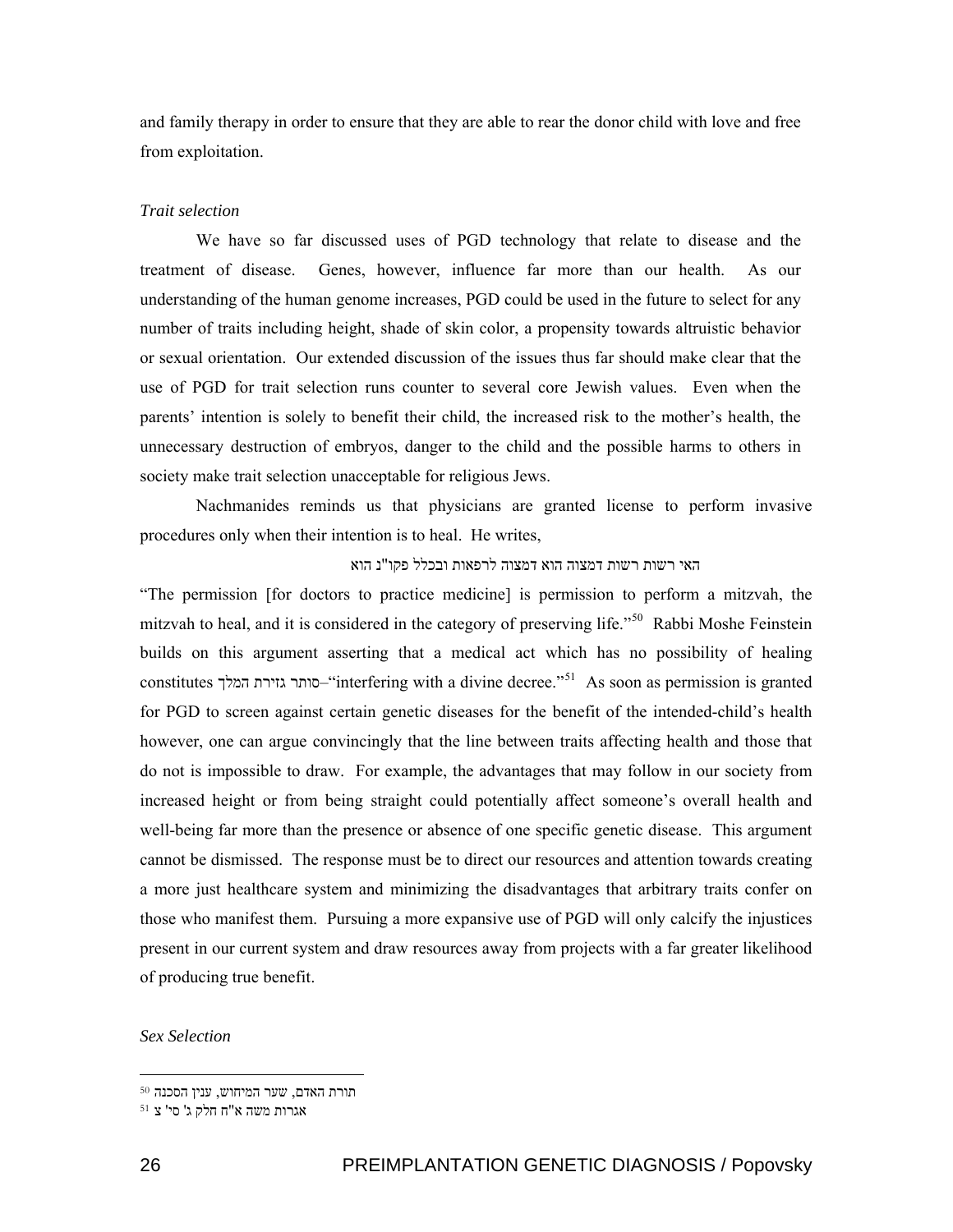At present, PGD is the most effective, though not the only, screening technology available to implant embryos of only one sex. While selecting for sex is not a health-related criterion and as such has much in common ethically with the uses of PGD for trait selection discussed above, the halakhic issues differ slightly. Jewish tradition interprets ורבו פרו– the commandment to "be fruitful and multiply"—as meaning that a couple must attempt to have at least one boy and one girl. The Talmud and other rabbinic sources provide numerous suggestions for how to influence a child's gender.<sup>[52](#page-26-0)</sup> For this reason, some have suggested that room for leniency may exist in Jewish law to permit sex selection in order to fulfill ורבו פרו. [53](#page-26-1) A permissive halakhic ruling might be especially likely when IVF is already in use to treat infertility and thus no increased risk to the mother's health or additional destruction of embryos is necessary for sex selection.<sup>[54](#page-26-2)</sup>

 Most rabbis who have written responsa to this point have rejected the above arguments with respect to sex selection solely for the purpose of fulfilling ורבו פרו, arguing that the obligation to bear a child of each gender compels parents only to pursue natural methods of reproduction.<sup>[55](#page-26-3)</sup> Rabbi Shlomo Zalman Auerbach, who inclined towards permitting the use of PGD to select against some diseases in very limited circumstances, forbade the use of any technology that destroys gametes or embryos in order to select for sex even in situations where בנים עוד בנים הרבה מזה שאין להם עוד להם שאין מצטערת הרבה משאין היה שאין היה שאין היה שאון היה הרבה מזה שאין ה boys] that the couple will refrain from having future children [unless they select for sex]."<sup>[56](#page-26-4)</sup>

One Israeli couple, however, received halakhic permission on the grounds of בית שלום– family harmony—to select for a girl in order to avoid the shame that they feared would follow from a male son born to them but not recognized as a *cohein* like his father because infertility problems required the couple to use donor sperm.<sup>[57](#page-26-5)</sup> While the parents' intentions were no doubt virtuous given their communal context, this use of the technology extends far beyond the extremely narrow range in which sex selection can be viewed as compatible with the many Jewish values that incline against employing PGD for this purpose. Though this particular case

<sup>52</sup> For a comprehensive treatment of rabbinic efforts to influence a child's sex, see Fred Rosner, *Biomedical* 

<span id="page-26-1"></span><span id="page-26-0"></span>*Ethics and Jewish Law* (Hoboken, NJ: Ktav Publishing, 2001), pp. 165-173.<br><sup>53</sup> See, for example, Joseph Schenker, "Gender Selection: Cultural and Religious Perspectives," *Journal of Assisted*<br>Reproduction and Genetics 19

<span id="page-26-2"></span><sup>&</sup>lt;sup>4</sup> See, for example, Richard Grazi and Joel Wolowelsky, "Genetic Screening and Preimplantation Sex Selection in Halakhah," *Le'ela* 36 (Summer, 1993); and Joshua Flug, "A boy or a girl? The ethics of Preconception Sex Selection," *Journal of Halakhah and Contemporary Society* 48 (Fall 2004): 5-27.

<span id="page-26-3"></span><sup>&</sup>lt;sup>55</sup> See, for example, the responsa of Yigal Shafran and Yitzhak Zilberman as summarized in Richard Grazi and Joel Wolowelsky (1993). One counterargument permitting sex-selection in some very limited and extreme .אברהם שטינברג, בחירת מן העובר, אסיא ע"ז-ע"ח, כרך כ', א-ב, טבת תשס"ו, עמ' 76-89 in found be can circumstances  $56$  As cited in ה $\,$  "ה אברהם א"ה אברהם א $\,$ 

<span id="page-26-5"></span><span id="page-26-4"></span>ת. תרובמן וה. שדמי, תקדים בישראל: בחירה מראש של מן התינוק, הארץ, אוקטובר 18, 2002 <sup>57</sup>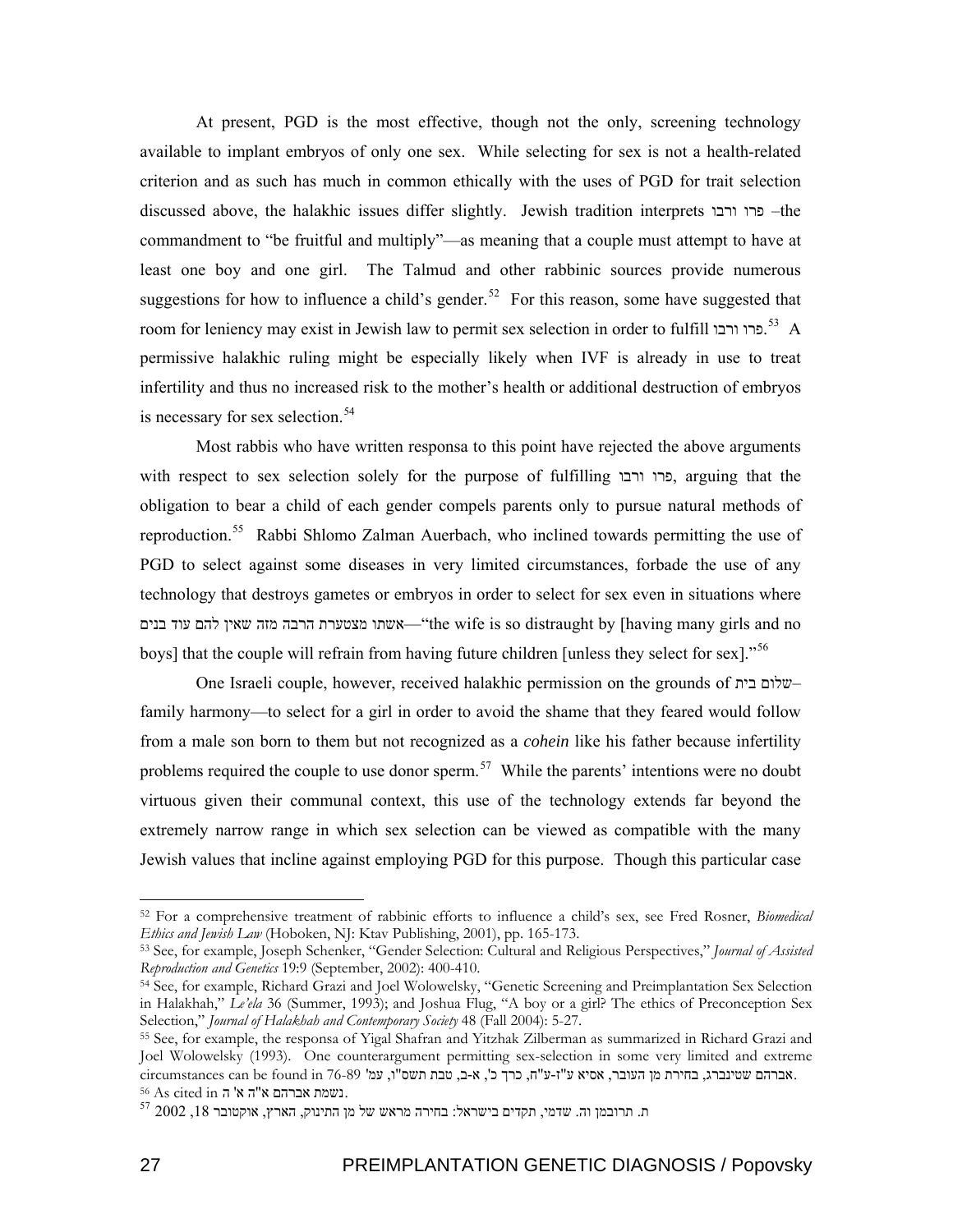involved selecting a female child, given the significant gender imbalances in classical Jewish tradition, it is not unrealistic to imagine that the expanded use of sex-selection technology among traditional Jews would strongly favor selecting male children. If widespread, this would then introduce a number of concerns about possible social instability and the potential for the increased exploitation of women in a society where gender ratios are skewed.

 Some diseases, though, are sex-linked. That is, the genes causing the disorder appear exclusively on the X-chromosome and, therefore, express themselves only in male offspring. For example, many kinds of hemophilia, Duchenne muscular dystrophy, Lesch-Nyhan syndrome, and some forms of severe mental retardation are absent in females. A couple known to be at a high genetic risk for a disease of this category would find the same halakhic permission to use PGD for sex selection as another couple at risk of a non-sex related disorder. Because PGD is currently a more effective technique to guarantee desired results than other sexselection technologies, it would be permissible to use it in order to avoid bearing a child with a debilitating disease that meets the criteria outlined above under "Disease Prevention." Another technique to select for sex sorts the sperm prior to fertilization, allowing only sperm with the chromosome makeup for the desired gender to fertilize the ovum. As soon as this technique reaches accuracy rates comparable to PGD, it should be preferred by couples concerned with Jewish tradition because it avoids the need to create and destroy or freeze extra embryos—those of the undesired gender.

### *Disability*

 While we have discussed using PGD to prevent disease, another potential use of PGD is to select *for* a child with what most people view as a disability or impairment. Most such examples in the literature cite cases of deaf parents who wish to have a deaf child or people with achondroplasia—a growth disorder whereby adults reach an average height of about four feet who wish to have a child who will grow at a proportional rate relative to the height of his or her parents. The intention in these situations is certainly not to harm the child. The parents wish to help the child integrate into the culture of the parents or, in the case of a growth disorder, to have the experience of physically looking up to his or her parents during formative years. These uses of PGD technology follow from a radical rethinking of how disability should be understood in our culture—one that may ultimately reduce discrimination and help those with impairments live even more rewarding lives. From the perspective of the parents pursing this use of PGD then, the presence of these genetic conditions constitutes a benefit to their child not a harm. Whether or not outside observers share this assessment is irrelevant. Just as I have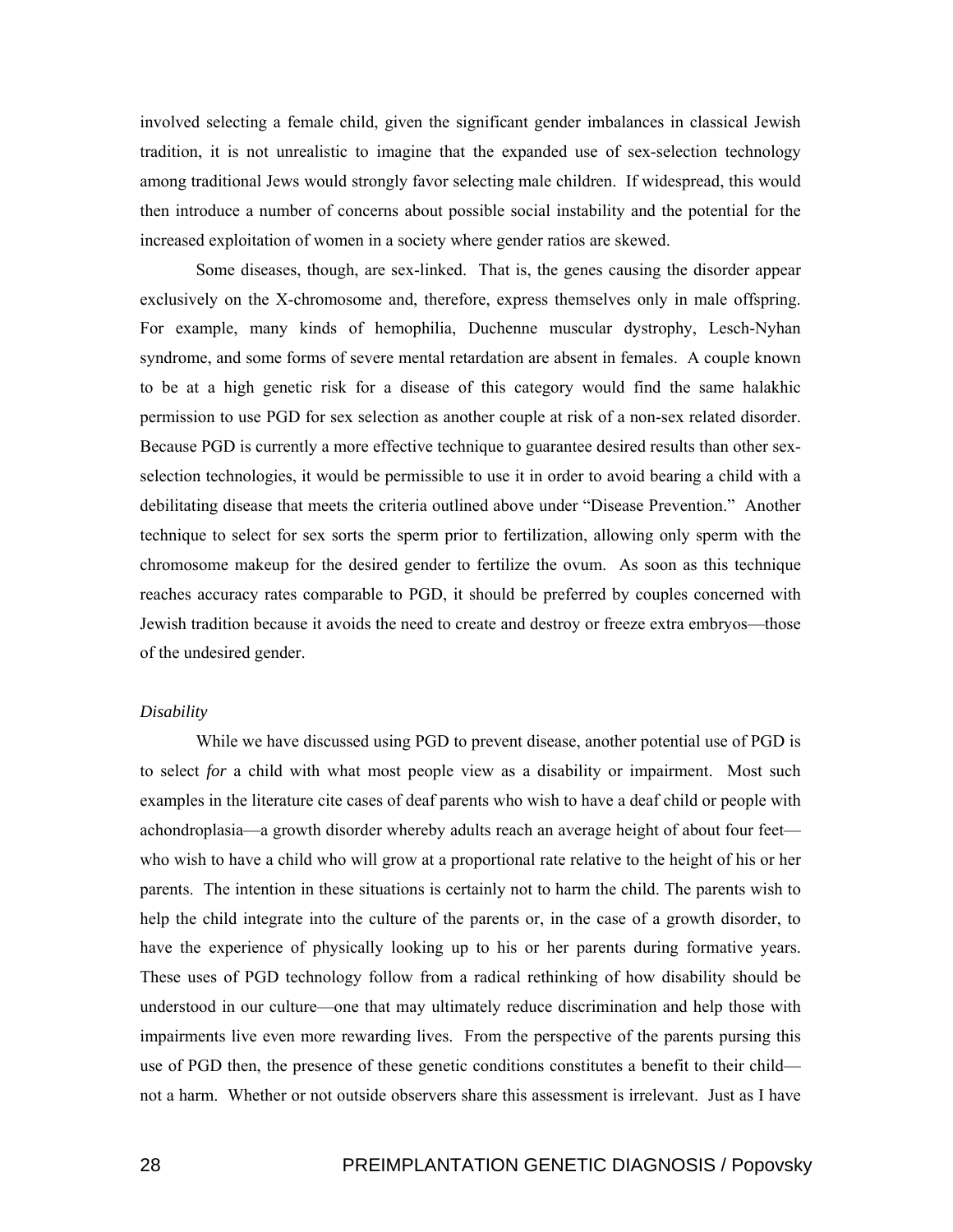argued above that it is ethically problematic to use PGD in an effort to produce children with other kinds of genetic benefits such as height or memory, according to the parents' own logic, it would similarly be inappropriate to use PGD to produce children with the "benefit" of deafness or achondroplasia.

## **Final Thoughts**

 When considering the expanded use of PGD technology, we must be wary that we do not fool ourselves into imagining that human beings have a great capacity to avoid harm than we really do. I return to the question Isaiah asks in the Talmud, למה לך הדרחמנא כבשי דרחמנא למה ל do you concern yourself with the hidden things of the Merciful One? By failing to acknowledge our narrow perspective on the cosmos, we risk misdirecting our attention towards false efforts to control that which is uncontrollable. Instead of using our knowledge and experience to face our own vulnerability as mortals, many uses of PGD technology may enable a vain effort to deny that vulnerability. In most cases, our limited resources are much better spent learning how to treat disease and supporting those who are disadvantaged in our society. While preimplantation genetic diagnosis may provide benefits to some individuals, the potential harms to society and to the children born from PGD that could follow from its expanded use demand severe halakhic restrictions on the technology.

## **P'sak Halakhah**

-A couple at an increased genetic risk of bearing a child with a genetic or chromosomal disorder may employ PGD when all the following criteria are met:

- a) the child will very likely manifest the disease should it be carried to term
- b) the disease is fatal or associated with a severely debilitating condition
- c) the disease has no effective therapies at present.

-PGD may also be used in certain circumstances to produce a child who will make a suitable stem-cell or bone marrow donor for an older sibling with a fatal disease as long as a rigorous set of safeguards is followed in an effort to avoid the deliberate increase of medical risk to the child for the benefit of the sibling. Such safeguards include prohibiting the implanting of extra embryos to the mother's uterus, prolonging efforts to achieve vaginal delivery thereby increasing the amount of quality cord blood available for transplant, rapid umbilical cord clamping, the raising of the newborn above the mother's abdomen to increase placental blood volume following delivery, and all similar actions which reduce blood flow to the newborn for the sole purpose of increasing the volume of cord blood. Further, an independent physician uninvolved in the treatment of the older sibling must serve as an advocate for the donor sibling and parents pursuing this option must commit to extensive psychological support and family therapy.

-PGD with the intention of bearing a child with a lowered disease risk (e. g., a child without BRCA1&2 mutations) does not, as a rule, fall within the bounds of the permission granted by